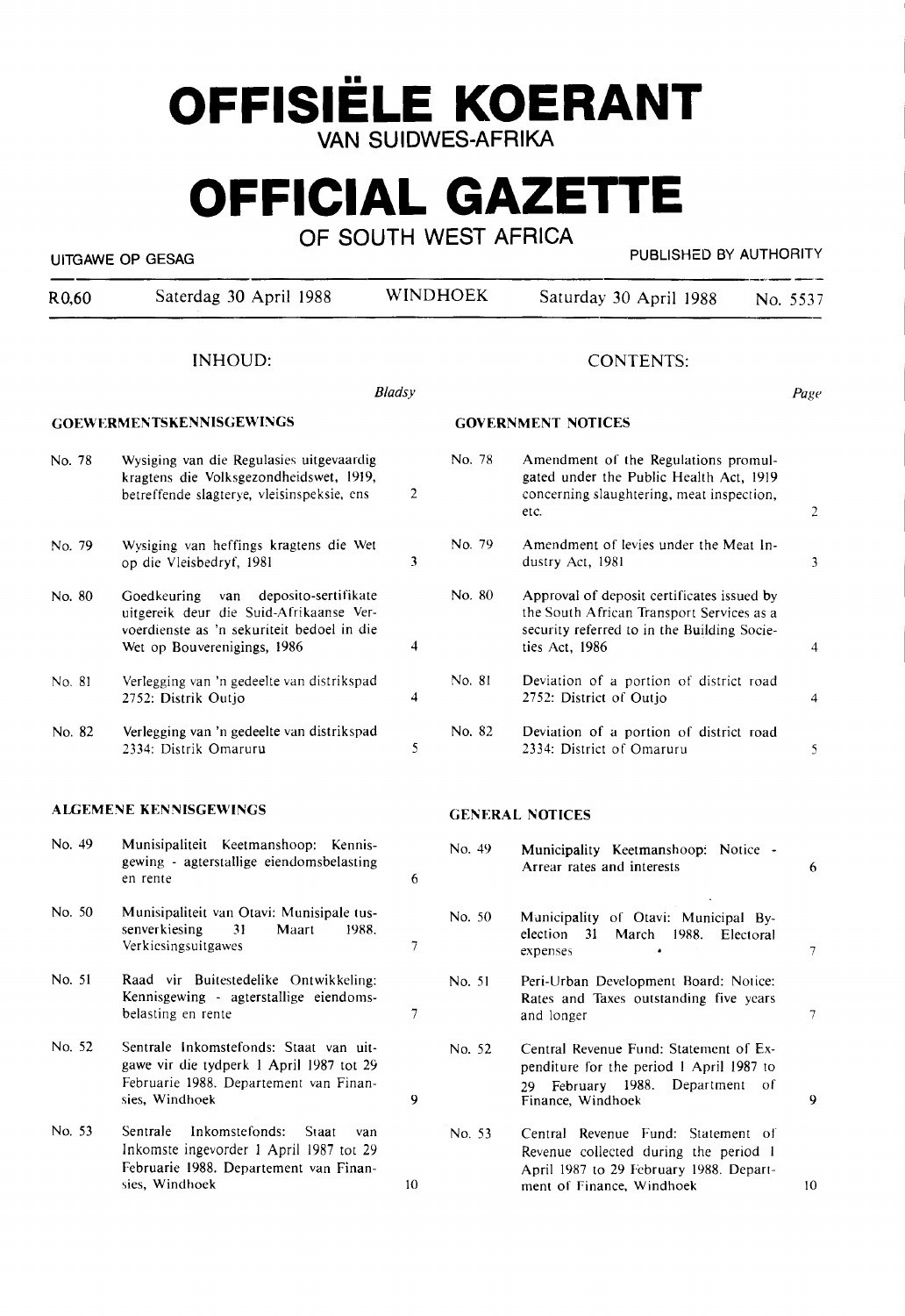|  | nt 30 April 1988. |  |  |  |
|--|-------------------|--|--|--|
|  |                   |  |  |  |

| No. 54   | Munisipaliteit Gobabis.<br>Wysiging van<br>Waterleweringsregulasies                           | 11 | No. 54 | Municipality of Gobabis: Amendment of<br>Water Supply Regulations                                  | 11 |
|----------|-----------------------------------------------------------------------------------------------|----|--------|----------------------------------------------------------------------------------------------------|----|
| No. 55   | Munisipaliteit Karibib:<br>Wysiging<br>van<br>Elektrisiteitsvoorsieningsregulasies            | 12 | No. 55 | Municipality of Karibib: Amendment of<br>Electricity Supply Regulations                            | 12 |
| No. 56   | Munisipaliteit Keetmanshoop: Wysiging<br>van die Regulasies op Elektrisiteitsver-<br>skaffing | 13 | No. 56 | Municipality of Keetmanshoop: Amend-<br>ment of the Regulations for the Supply of<br>Electricity   | 13 |
| No. 57   | Munisipaliteit Mariental: Wysiging van<br>Watervoorsieningsregulasies                         | 13 | No. 57 | Municipality of Mariental: Amendment<br>of Water Supply Regulations                                | 13 |
| No. 58   | Munisipaliteit Outjo: Wysiging van Aan-<br>slagtarief op Elektrisiteitslewering               | 14 | No. 58 | Municipality of Outjo: Amendment of<br>tariff and charges relating to the supply of<br>electricity | 14 |
| No. 59   | Munisipaliteit Swakopmund:<br>Wysiging<br>van Waterleweringsregulasies                        | 15 | No. 59 | Municipality of Swakopmund: Amend-<br>ment of Water Supply Regulations                             | 15 |
| No. $60$ | Munisipaliteit Swakopmund: Wysiging<br>van Regulasies op Elektrisiteitslewering               | 16 | No. 60 | Municipality of Swakopmund: Amend-<br>ment of Electricity Supply Regulations                       | 16 |
| No. 61   | Munisipaliteit Tsumeb: Wysiging<br>van<br>Elektrisiteitsverskaffingsregulasies                | 17 | No. 61 | Municipality of Tsumeb: Amendment of<br><b>Electricity Supply Regulations</b>                      | 17 |
| No. 62   | Munisipaliteit Usakos:<br>Wysiging<br>van<br>Waterleweringsregulasies                         | 18 | No. 62 | Municipality of Usakos: Amendment of<br>Water Supply Regulations                                   | 18 |
| No. 63   | Munisipaliteit van Windhoek: Regulasies                                                       |    | No. 63 | Municipality of Windhoek: Regulations                                                              |    |

18

# **Goewermentskennisgewings**

op die bekamping van oormatige geraas

veroorsaak deur voertuie

**Government Notices** 

on the combating of excessive noise

caused by vehicles

### DEPARTEMENT VAN NASIONALE GESONDHEID EN WELSYN

No. 78 1988

WYSIGING VAN DIE REGULASIES UITGE-VAARDIG KRAGTENS DIE VOLKSGEZOND-HEIDSWET, 1919, BETREFFENDE SLAGTE-RYE, VLEISINSPEKSIE, ENS.

Die Kabinet is van voornemens om kragtens artikel 115 en 157 van die Volksgezondheidswet, 1919 (Wet 36 van 1919) soos toegepas op die gebied en

### DEPARTMENT OF NATIONAL HEALTH AND WELFARE

No. 78 AMENDMENT OF THE PROMULGATED UNDER HEALTH ACT, 1919 1988 REGULATIONS THE PUBLIC CONCERNING SLAUGHTERING, MEAT INSPECTION, ETC.

The Cabinet intends to amend, under sections 115 and 157 of the Public Health Act, 1919 (Act 36 of 1919) as applied to the Territory and for this pur-

18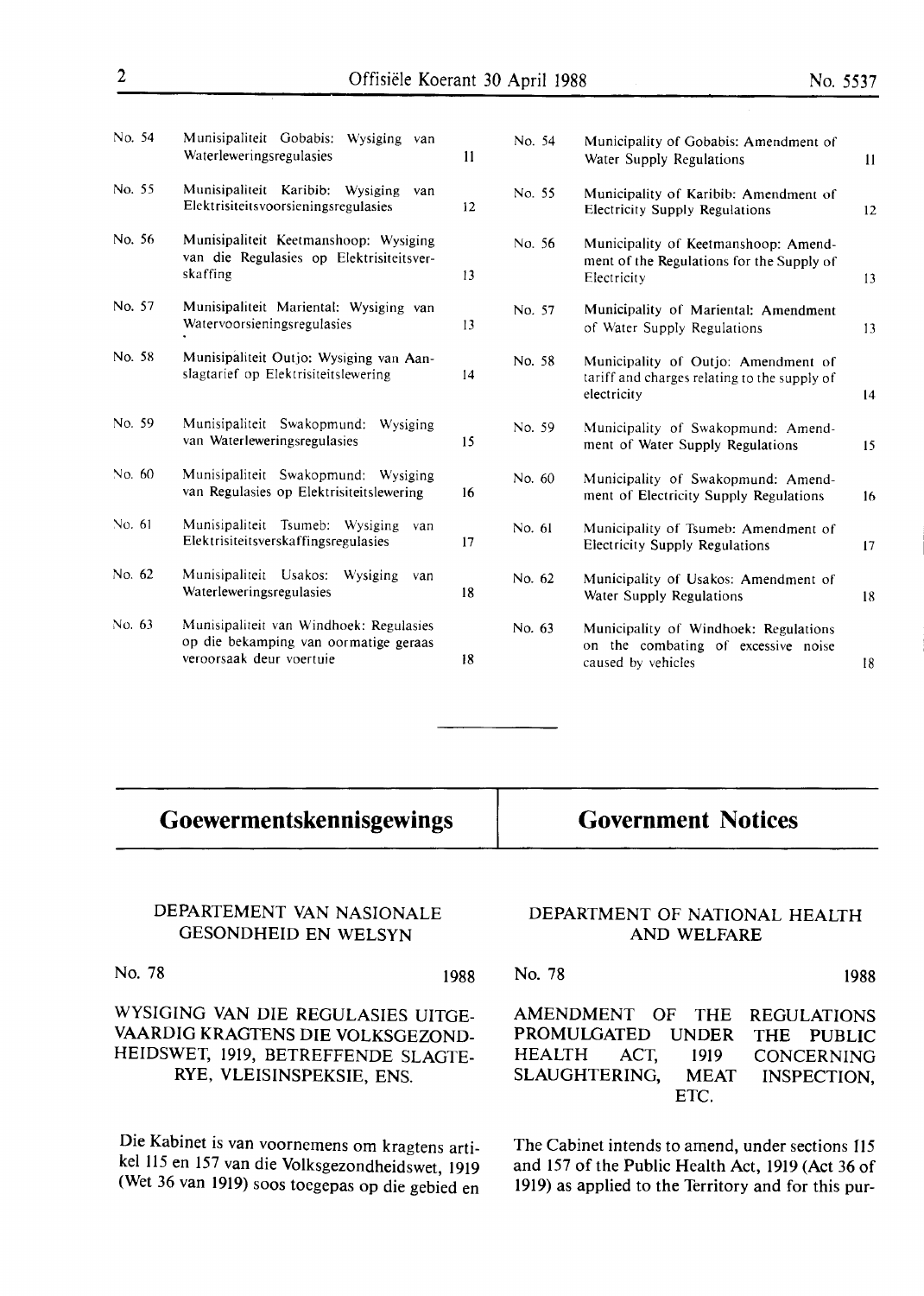vir die doel gewysig by die Publieke Gezondheidsproklamatie, 1920 (Proklamasie 36 van 1920), die regulasies afgekondig by Goewermentskennisgewings 140 van 10 November 1926 en 94 van 18 Junie 1927, te wysig soos in die Bylae uiteengesit. *Enigiemand wat kritiek of kommentaar op hierdie konsepregulasies wil fewer, word hiermee uitgenooi en aangese om sodanige kritiek of kommentaar, in ooreenstemming met die bepalings van artikel 138 van die Volksgezondheidswet, 1919, binne 3 maande na die datum van die publikasie van hierdie kennisgewing in die Offisiele Koerant aan die Sekretaris van Nasionale Gesondheid en We/syn, Privaatsak 13198, Windhoek, 9000, te rig.* 

### **BYLAE**

Deur aan die einde van regulasie 26 'n dubbelpunt en die volgende voorbehoudsbepaling by te voeg:

"Met dien verstande dat waar die Kabinet nie van 'n plaaslike outoriteit verlang om 'n vleesinspekteur aan te stel vir die uitvoering van hierdie regulasies nie, of in enige ander omstandighede waar die Kabinet dit wenslik ag, die Kabinet aan 'n mediese beampte of veearts of ander bevoegde beampte van die Goewerment opdrag kan gee om benewens sy ander gemagtigde funksies ook die inspeksies uit te voer en funksies te verrig wat hierdie regulasies van 'n vleesinspekteur van 'n plaaslike outoriteit vereis."

### DEPARTEMENT VAN LANDBOU EN NATUURBEWARING

No. 79 1988

### WYSIGING VAN HEFFINGS KRAGTENS DIE WET OP DIE VLEISBEDRYF, 1981

Kragtens artikel 17(1) van die Wet op die Vleisbedryf, 1981 (Wet 12 van 1981), en op aanbeveling van die Suidwes-Afrikaanse Vleisraad, wysig ek hierby, met ingang van I Mei 1988, die bedrae van die algemene heffing opgele by Goewermentskennisgewing 198 van 1986, soos gewysig, deur in die eerste kolom van die Bylae by genoemde Goewerpose amended by the Public Health Proclamation, 1920 (Proclamation 36 of 1920), the regulations promulgated by Government Notices 140 of 10 November 1926 and 94 of 18 June 1927, as set out in the Schedule. *Anyone who wishes to offer criticism or comments on these draft regulations is hereby invited and called upon to deliver such criticism or comment in accordance with the provisions of section 138 of the Public Health Act, 1919, to the Secretary for National Health and Welfare, Private Bag 13198, Windhoek, 9000, within 3 months from the date of publication of this notice in the Official Gazette.* 

### **SCHEDULE**

By the addition at the end of regulation 26 of a colon and the following proviso:

"Provided that where the Cabinet does not require a local authority to appoint a meat inspector to carry out these regulations, or under any other circumstances where the Cabinet deems it to be desirable, the Cabinet may issue an order to a Government medical officer or veterinary surgeon, or other competent Government official, that, apart from his other authorised functions, he shall also carry out the inspections and perform the functions which these regulations require of the meat inspector of a local authority."

DEPARTMENT OF AGRICULTURE AND NATURE CONSERVATION

No. 79 1988

### AMENDMENT OF LEVIES UNDER THE MEAT INDUSTRY ACT, 1981

Under section 17(1) of the Meat Industry Act, 1981 (Act 12 of 1981), and on the recommendation of the South West African Meat Board, I hereby amend, with effect from I May 1988, the amounts of the general levy imposed by Government Notice 198 of 1986, as amended, by the substitution in the first column of the Schedule to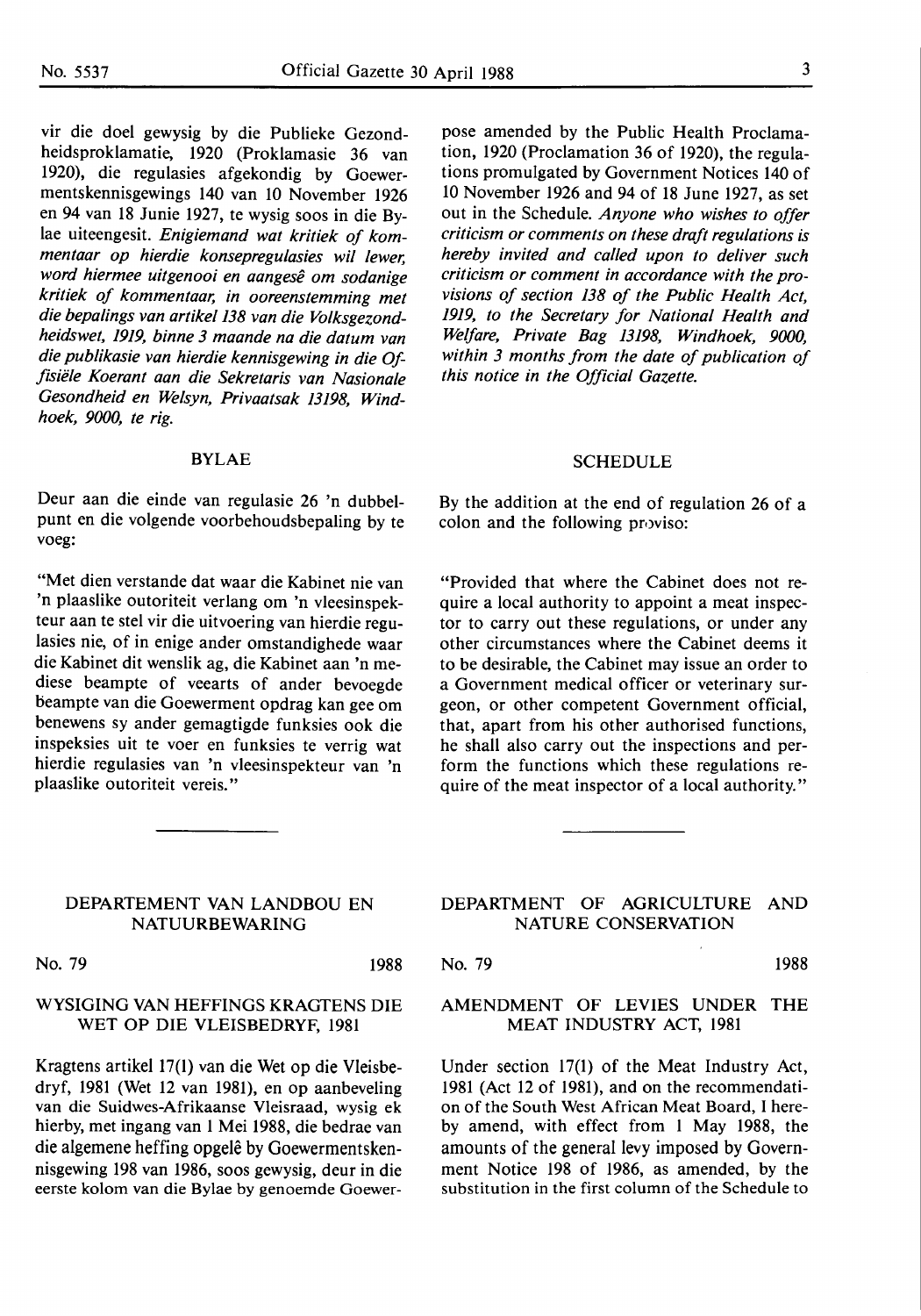mentskennisgewing die bedrae "R3,09", "R0,39" en "R0,84" deur, onderskeidelik, die bedrae "R3,64", "R0,46" en "R0,97" te vervang.

**J.M.** DE WET

Minister van Landbou,<br>Waterwese en Seevisserve

Windhoek, 12 April 1988

the said Government Notice for the amounts "R3.09", "R0.39" and "R0.84" of the amounts "R3.64", "R0.46" and "R0.97", respectively.

**J.M.** DE WET Minister of Agriculture,

Water Affairs and Sea Fisheries Windhoek, 12 April 1988

### DEPARTEMENT VAN FINANSIES

No. 80 1988

GOEDKEURING VAN DEPOSITO-SERTIFI-KATE UITGEREIK DEUR DIE SUID-AFRI-KAANSE VERVOERDIENSTE AS 'N SEKU-RITEIT BEDOEL IN DIE WET OP BOUVERENIGINGS, 1986

Kragtens artikel 28(f) van die Wet op Bouverenigings, 1986 (Wet 2 van 1986), keur ek hierby deposito-sertifikate uitgereik deur die Suid-Afrikaanse Vervoerdienste goed as 'n sekuriteit bedoel **in** genoemde artikel.

J. **JONES** 

Registrateur van Bouverenigings Windhoek, 7 April 1988

DEPARTMENT OF FINANCE

No. 80 1988

### APPROVAL OF DEPOSIT CERTIFICATES IS-SUED BY THE SOUTH AFRICAN TRANS-PORT SERVICES AS A SECURITY REFERRED TO IN THE BUILDING SOCIETIES ACT, 1986

Under section 28(f) of the Building Societies Act, 1986 (Act 2 of 1986), I hereby approve deposit certificates issued by the South African Transport Services as a security referred to in the said section.

J. JONES

Registrar of Building Societies Windhoek, 7 April 1988

DEPARTEMENT VAN VERVOER

No. 81 1988

### VERLEGGING VAN 'N GEDEELTE VAN DISTRIKSPAD 2752: DISTRIK OUTJO

Ingevolge artikel 22(2) van die Ordonnansie op Paaie, 1972 (Ordonnansie 17 van 1972), word hierby bekend gemaak dat die Minister van Vervoerwese kragtens artikel 22(1)(c) van genoemde Ordonnansie, in die distrik Outjo, die gedeelte van distrikspad 2752 wat in paragraaf (a) van die bylae beskryf en deur die simbole C-D op sketskaart P1371 aangetoon word, verle **bet** van die roete aldus beskryf en aangetoon, na die roete wat **in** paragraaf **(b)** van die Bylae beskryf en deur die simbole C-E op sketskaart Pl371 aangetoon word.

### DEPARTMENT OF TRANSPORT

No. 81 1988

### DEVIATION OF A PORTION OF DISTRICT ROAD 2752: DISTRICT OF OUTJO

In terms of section 22(2) of the Roads Ordinance, 1972 (Ordinance 17 of 1972), it is hereby made known that the Minister of Transportation has under section 22(1)(c) of the said Ordinance, in the district of Outjo, deviated the portion of district road 2752 described in paragraph (a) of the Schedule and shown on sketch-map Pl371 by the symbols C-D, from the route so described and shown, to the route described in paragraph (b) of the Schedule and shown on sketch-map P1371 by the symbols C-E.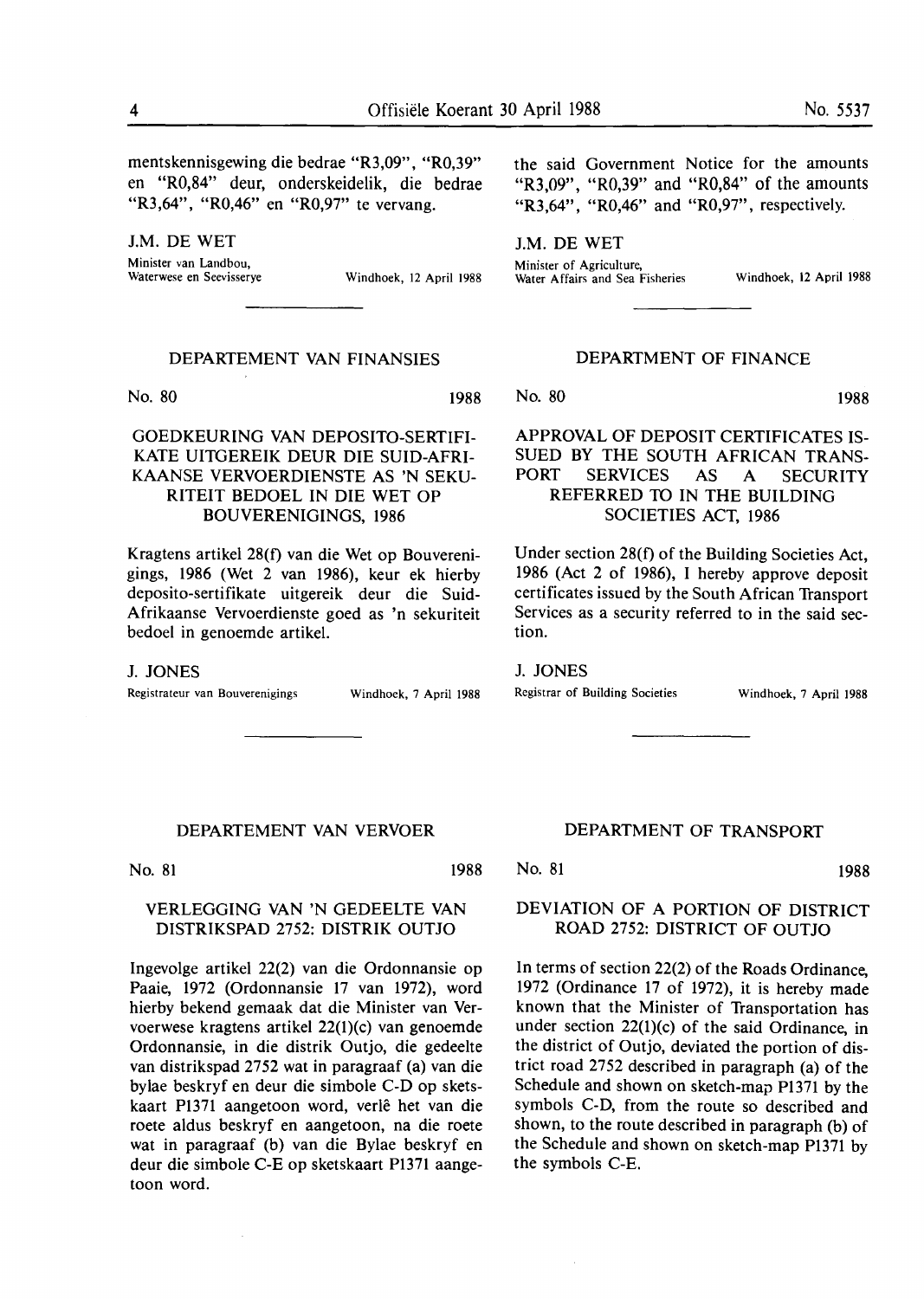Genoemde sketskaart is te alle tye gedurende gewone kantoorure by die kantoor van die Sekretaris van Vervoer, Windhoek, ter insae beskikbaar.

### BYLAE

- (a) Van 'n punt (C op sketskaart Pl371) op die plaas Dornfeld 135 algemeen noordnoordweswaarts oor genoemde plaas en die plaas Miinsterland 113 tot op 'n punt (D op sketskaart Pl371) op grootpad 65 op laasgenoemde plaas.
- (b) Van 'n punt (C op sketskaart P1371) op die plaas Dornfeld 135 algemeen noordnoordooswaarts oor genoemde plaas tot op 'n punt (E op sketskaart P1371) op grootpad *65*  op genoemde plaas.

DEPARTEMENT VAN VERVOER

No. 82 1988

### VERLEGGING **VAN 'N** GEDEELTE VAN DIS-**TRIKSPAD** 2334: **DISTRIK OMARURU**

Ingevolge artikel 22(2) van die Ordonnansie op paaie, 1972 (Ordonnansie 17 van 1972), word hierby bekend gemaak dat die Minister van Vervoerwese kragtens artikel 22(l)(c) van genoemde Ordonnansie, in die distrik Omaruru, die gedeelte van distrikspad 2334 wat in paragraaf (a) van die Bylae beskryf en deur die simbole A-C op sketskaart Pl400 aangetoon word, verle het van die roete aldus beskryf en aangetoon, na die roete wat in paragraaf (b) van die Bylae beskryf en deur die simbole A-B-C op sketskaart Pl400 aangetoon word.

Genoemde sketskaart is te alle tye gedurende gewone kantoorure by die kantoor van die Sekretaris van Vervoer, Windhoek, ter insae beskikbaar.

### BYLAE

(a) Van 'n punt (A op sketskaart Pl400) op die plaas Ombonna 89 algemeen suidwaarts oor genoemde plaas en die plase Omatarassu *53* 

The said sketch-map shall at all times lie open to inspection at the office of the Secretary for Transport, Windhoek, during normal office hours.

### SCHEDULE

- (a) From a point  $(C \text{ on sketch-map } P1371)$  on the farm Dornfeld 135 generally north-northwestwards across the said farm and the farm Münsterland 113 to a point  $(D \text{ on sketch-map})$ P1371) on main road *65* on the lastmentioned farm.
- (b) From a point  $(C \text{ on sketch-map } P1371)$  on the farm Dornfeld 135 generally north-northeastwards across the said farm to a point (E on sketch-map P1371) on main road *65* on the said farm.

DEPARTMENT OF TRANSPORT

No. 82 1988

### DEVIATION OF A PORTION OF DISTRICT ROAD 2334: DISTRICT OF OMARURU

In terms of section 22(2) of the Roads Ordinance, 1972 (Ordinance 17 of 1972), it is hereby made known that the Minister of Transportation has under section 22(l)(c) of the said Ordinance, in the district of Omaruru, deviated the portion of district road 2334 described in paragraph (a) of the Schedule and shown on sketch-map Pl400 by the symbols A-C, from the route so described and shown, to the route described in paragraph (b) of the Schedule and shown on sketch-map P1400 by the symbols A-B-C.

The said sketch-map shall at all times lie open to inspection at the office of the Secretary for Transport, Windhoek, during normal office hours.

### SCHEDULE

(a) From a point (A on sketch-map Pl400) on the farm Ombonna 89 generally southwards across the said farm and the farms Omataras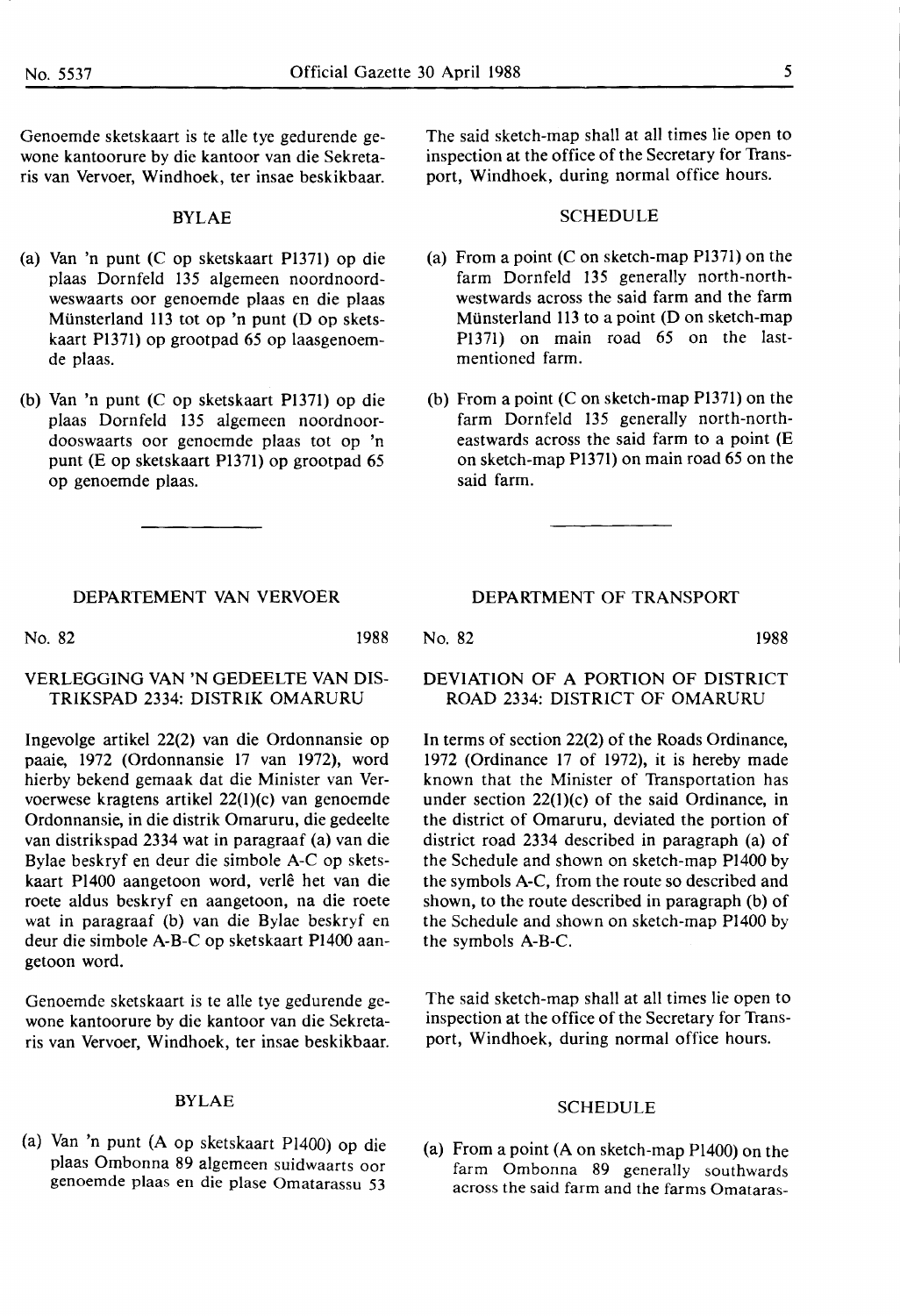en Eheratengua Ost 48 tot op 'n punt (C op sketskaart P1400) op Iaasgenoemde plaas.

(b) Van 'n punt (A op sketskaart P1400) op die plaas Ombonna 89 algemeen suidweswaarts en al meer suidsuidweswaarts oor genoemde plaas en die plaas Eheratengua Ost 48 tot op 'n punt (B op sketskaart P1400) op laasgenoemde plaas; van daar algemeen suidwaarts en al meer suidsuidooswaarts oor laasgenoemde plaas tot op 'n punt (C op sketskaart P1400) op laasgenoemde plaas.

su 53 and Eheratengua Ost 48 to a point (C on sketch-map P1400) on the last-mentioned farm.

(b) From a point **(A on** sketch-map P1400) on the farm Ombonna 89 generally south-westwards and more and more south-south-westwards across the said farm and the farm Eheratengua Ost 48 to **a** point (B on sketch-map Pl400) on the last-mentioned farm; thence generally southwards and more and more south-south-eastwards across the lastmentioned farm to a point (C on sketch-map Pl400) on the last-mentioned farm.

# **Algemene Kennisgewings**

## **General Notices**

No. 49 1988

No. 49 1988

### MUNISIPALITEIT VAN KEETMANSHOOP KENNISGEWING

Kennis geskied hiermee Kragtens Artikel 171(1) van die Munisipale Ordonnansie Nr 13 van 1963, soos gewysig, aan die ondergenoemde persoon wat die geregistreerde eienaar van die ondervermelde erf is, dat die erf verkoop sal word ter verhaling van agterstallige eiendomsbelasting en rente indien u sou nalaat om dit te betaal binne drie (3) maande vanaf datum van die laaste publikasie hiervan.

| <b>GEREGISTREERDE</b><br>EIENAAR | ERF NR        | <b>GROOTTE</b><br><b>VK METER</b> |  |
|----------------------------------|---------------|-----------------------------------|--|
| MW Neuneier                      | 281 Keetmans- | 2381                              |  |

MW Neuneier

hoop Dorp

P.J. BOONZAAIER STADSKLERK

### MUNICIPALITY OF KEETMANSHOOP **NOTICE**

Notice **is** hereby given in terms of Section 171(1) of the Municipal Ordinance No 13 of 1963 as amended to the following registered owner that the undermentioned property will be sold to recover arrear rates and interest should it not be paid within three (3) months from the date of the last publication hereof.

| REGISTERED<br>OWNER | ERF NO                         | AREA SOUARE<br><b>METER</b> |
|---------------------|--------------------------------|-----------------------------|
| <b>MW</b> Neuneier  | 281 Keetmans-<br>hoop Township | 2381                        |

P.J. BOONZAAIER TOWN CLERK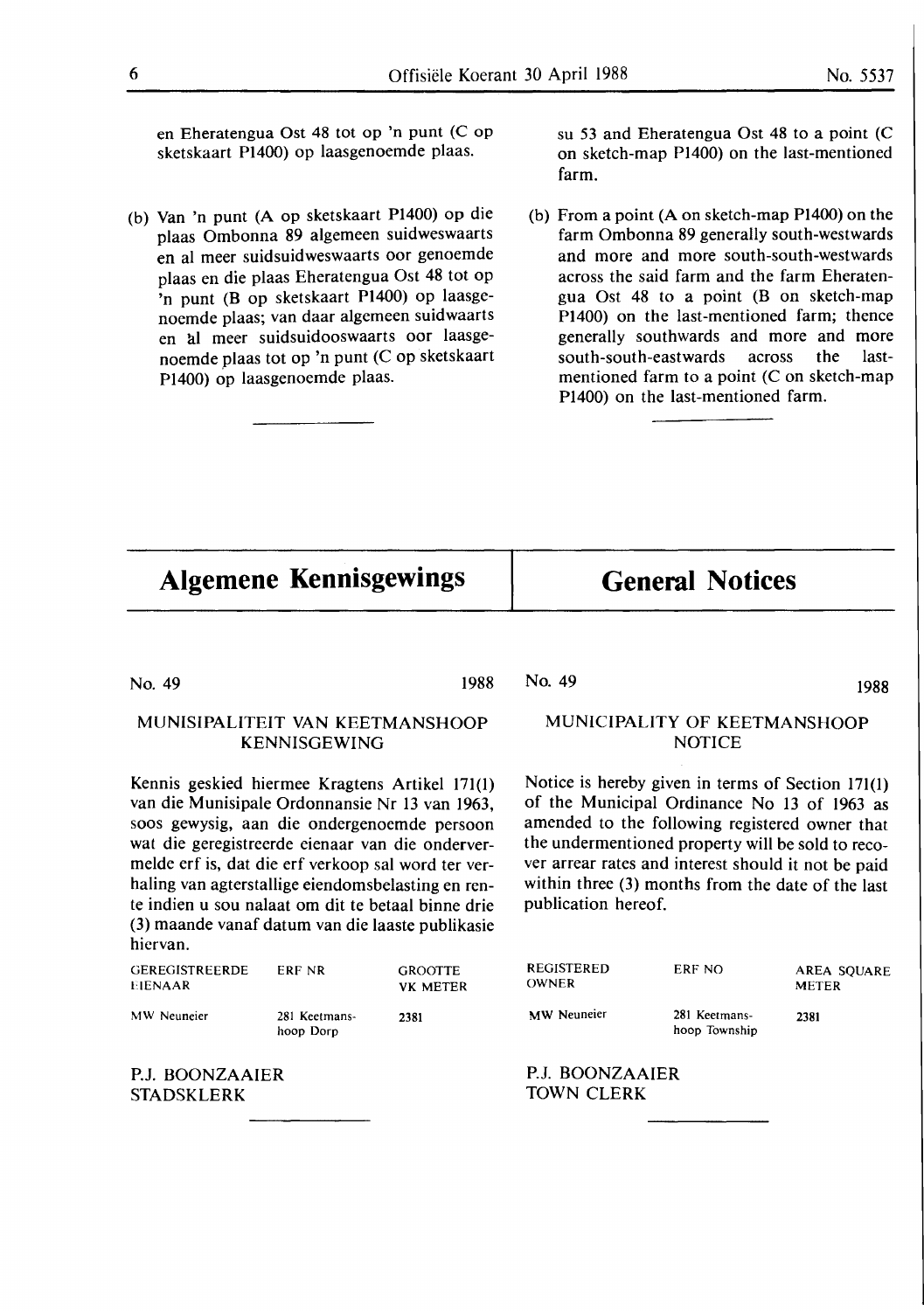### No. 50

### MUNISIPALITEIT **VAN OTAVI**  MUNISIPALE TUSSENVERKIESING 31 MAART 1988 VERKIESINGSUITGAWES

Ingevolge die bepalings van Artikel 81 en 86 van die Munisipale Ordonnansie 1963 (Ordonnansie 13 van 1963) word die volgende besonderhede verstrek van verkiesingsuitgawes, bewysstukke ten opsigte waarvan gedurende kantoorure vir 'n periode van drie maande vanaf datum van hierdie publikasie ter insae sal le aan die kantoor van die ondergetekende, Munisipale gebou, Otavi.

| Kandidaat    | Uitgawehoofde | Bedrag |
|--------------|---------------|--------|
| E.H. Spoerer | 7/2/14        | Nul    |

**J.A. VAN VUUREN**  KIESBEAMPTE

No. 51 1988

### RAAD VIR BUITESTEDELIKE ONTWIKKELING

### KENNISGEWING

### EIENDOMSBELASTING UITSTAANDE VYF JAAR EN LANGER

Kennis geskied hiermee aan die ondergemelde geregistreerde erfeienaars of hul opvolgers in titel, dat die ondergenoemde erwe geleë in buitestedelike gebiede, kragtens regulasie 6(1) van die Raad se Regulasies op Eiendomsbelasting, verkoop sal word ter verhaling van agterstallige eiendomsbelasting en rente, indien u nalaat om dit te betaal binne ORIE MAANDE vanaf datum van laaste publikasie hiervan.

### A. KALKFELD

| <b>GEREGISTREERDE</b><br><b>EIENAARS</b>                                     | <b>ERFNOMMERS</b>                     | <b>REGISTERED</b><br><b>OWNERS</b>                                           | ERF NO                                              |
|------------------------------------------------------------------------------|---------------------------------------|------------------------------------------------------------------------------|-----------------------------------------------------|
| C.E.J. Schneider<br>J.H. Grobler<br>K. Samp<br>K. Samp<br>K. Samp<br>H. Jank | 89<br>184<br>199<br>200<br>201<br>219 | C.E.J. Schneider<br>J.H. Grobler<br>K. Samp<br>K. Samp<br>K. Samp<br>H. Jank | 89<br>184<br>199<br><b>200</b><br><b>201</b><br>219 |
| <b>B. KALKRAND</b><br><b>GEREGISTREERDE</b><br><b>EIENAAR</b>                | <b>ERFNOMMER</b>                      | <b>B. KALKRAND</b><br><b>REGISTERED</b><br><b>OWNER</b>                      | <b>ERF NO</b>                                       |
| J.A.J. van Zyl                                                               | 119                                   | J.A.J. van Zyl                                                               | 119                                                 |

### MUNICIPALITY OF OTAVI MUNICIPAL BY-ELECTION 31 MARCH 1988

### ELECTORAL EXPENSES

In terms of the provisions of Section 81 and 86 of the Municipal Ordinance 1963 (Ordinance 13 of 1963) the following particulars of electoral expenses returns and vouchers in respect of which will be kept open for public inspection at the office of the undersigned, Municipal Building, Otavi, during office hours for a period of three months from date of this publication, are published herewith.

| Candidate    | <b>Expense Headings</b> | Amount |
|--------------|-------------------------|--------|
| E.H. Spoerer | 7/2/14                  | Nil    |

**J.A. VAN** VUUREN ELECTORAL OFFICER

No. 51 1988

### PERI-URBAN DEVELOPMENT BOARD

### **NOTICE**

### RATES AND TAXES OUTSTANDING FIVE YEARS AND LONGER

Notice is hereby given to the following registered owners or their successors in title that the undermentioned properties in the Peri-Urbun areas, in terms of regulation 6(1) of the Board's Regulations on Rates, will be sold to recover arrear rates and interest, should it not be paid within THREE MONTHS from the date of the last publication hereof.

# A. KALKFELD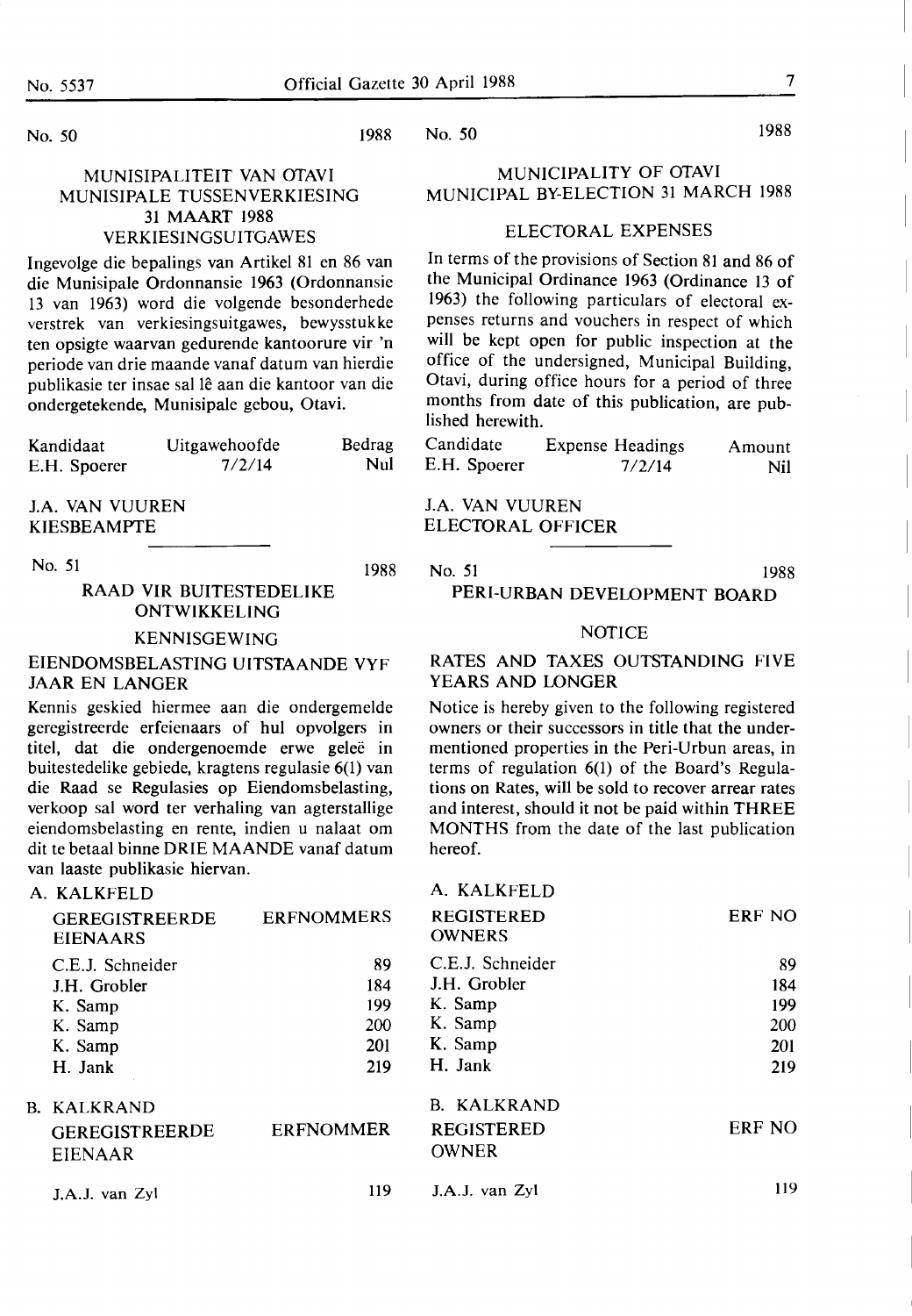| C. KAMANJAB                              |                                          | C. KAMANJAB                        |                                       |
|------------------------------------------|------------------------------------------|------------------------------------|---------------------------------------|
| <b>GEREGISTREERDE</b><br><b>EIENAARS</b> | <b>ERFNOMMERS</b>                        | REGEISTERED<br><b>OWNERS</b>       | ERF NO                                |
| Odendalia Trust (Pty) Ltd                | $\mathbf{1}$                             | Odendalia Trust (Pty) Ltd          | -1                                    |
| Odendalia Trust (Pty) Ltd                | 48                                       | Odendalia Trust (Pty) Ltd          | 48                                    |
| J.M. van Rensburg                        | 55                                       | J.M. van Rensburg                  | 55                                    |
| J.M. van Rensburg                        | 56                                       | J.M. van Rensburg                  | 56                                    |
| Odendalia Trust (Pty) Ltd                | 68                                       | Odendalia Trust (Pty) Ltd          | 68                                    |
| Odendalia Trust (Pty) Ltd                | 69                                       | Odendalia Trust (Pty) Ltd          | 69                                    |
| Odendalia Trust (Pty) Ltd                | 135                                      | Odendalia Trust (Pty) Ltd          | 135                                   |
| D. LUDERITZ                              |                                          | D. LUDERITZ                        |                                       |
| <b>GEREGISTREERDE</b><br><b>EIENAARS</b> | <b>ERFNOMMERS</b>                        | <b>REGISTERED</b><br><b>OWNERS</b> | ERF NO                                |
| R.K. Schultheiss                         | 469                                      | R.K. Schultheiss                   | 469                                   |
| R.K. Schultheiss                         | 471                                      | R.K. Schultheiss                   | 471                                   |
| R.K. Schultheiss                         | 596                                      | R.K. Schultheiss                   | 596                                   |
| R.K. Schultheiss                         | 597                                      | R.K. Schultheiss                   | 597                                   |
| F.W.H. Mroczkowski                       | Gedeelte 31 (Gedeelte<br>van Gedeelte G) | F.W.H. Mroczkowski                 | Portion 31 (Portion of<br>Portion G). |
| E. MALTAHÖHE                             |                                          | E. MALTAHÖHE                       |                                       |
| <b>GEREGISTREERDE</b><br><b>EIENAARS</b> | <b>ERFNOMMERS</b>                        | <b>REGISTERED</b><br><b>OWNERS</b> | ERF NO                                |
|                                          | 2 <sup>1</sup>                           | C. Olsen                           | 2                                     |
| C. Olsen                                 | 126                                      | J.J. du Rand                       | 126                                   |
| J.J. du Rand                             |                                          |                                    |                                       |
| F. WITVLEI                               |                                          | WITVLEI<br>F.                      |                                       |
| <b>GEREGISTREERDE</b><br><b>EIENAARS</b> | <b>ERFNOMMERS</b>                        | <b>REGISTERD</b><br><b>OWNERS</b>  | ERF NO                                |
| J. Barrett                               | $\overline{7}$                           | J. Barrett                         | 7                                     |
| J. Barrett                               | 8                                        | J. Barrett                         | $\boldsymbol{8}$                      |
| J. Barrett                               | 9                                        | J. Barrett                         | 9                                     |
| J. Barrett                               | 15                                       | J. Barrett                         | 15                                    |
| J. Barrett                               | 182                                      | J. Barrett                         | 182                                   |
| G. ARANOS                                |                                          | G. ARANOS                          |                                       |
| <b>GEREGISTREERDE</b><br><b>EIENAAR</b>  | <b>ERFNOMMER</b>                         | <b>REGISTERED</b><br><b>OWNER</b>  | ERF NO                                |
| A.F. Meyer                               | 73                                       | A.F. Meyer                         | 73                                    |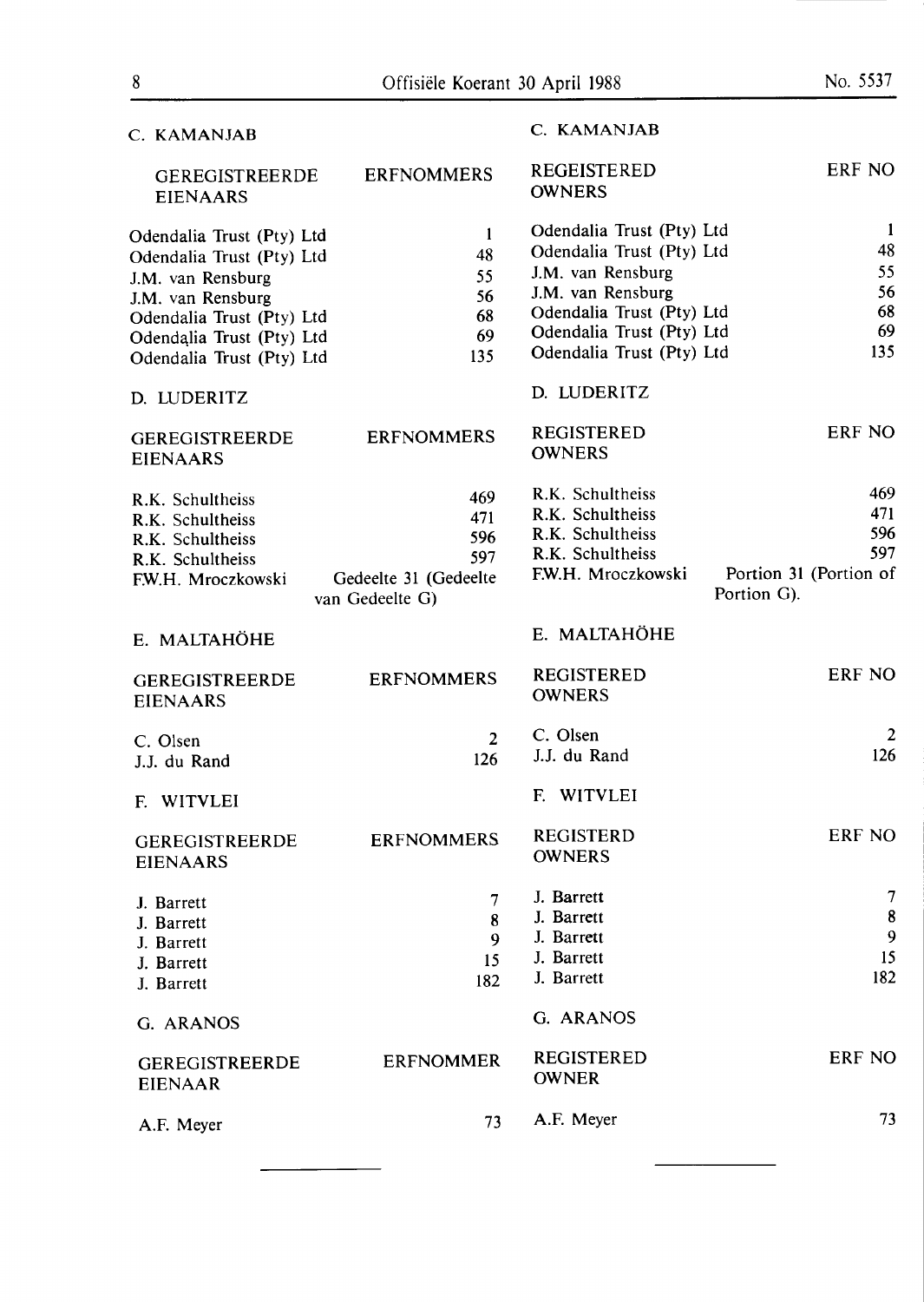$\times$   $\frac{1}{2}$ 

5537

### SENTRALE INKOMSTEFONDS CENTRAL REVENUE FUND

### STAAT VAN UITGAWE VIR DIE TYDPERK <u>1 APRIL 1987 TOT 29 FEBRUARIE 1988</u> (STATEMENT) OF EXPENDITURE FOR THE PERIOD <u>1 APRIL 1987 TO</u> 29 FEBRUARY 1988

### DEPARTEMENT VAN FINANSIES, WINDHOEK

### DEPARTMENT OF FINANCE, WINDHOEK

|                                                                                                                                                                                                                                                                                                                                                                                                                                                                                                                                                                                                                                  | TOTAAL 1 APRIL TOT 29 FEBRUARY<br>BEGROTING<br>TOTAL 1 APRIL TO 29 FEBRUARY<br>ESTIMATE<br>1987/88<br>1987/88<br>1986/87                                                                                                                                                                                      |                                                                                                                                                                                                                                                                                                                         | <b>VOTE</b>                                                                                                                                                                                                                                                                                      |                                                                                                                                                                                                                                                                                                                                                                                                                                                                                                           |
|----------------------------------------------------------------------------------------------------------------------------------------------------------------------------------------------------------------------------------------------------------------------------------------------------------------------------------------------------------------------------------------------------------------------------------------------------------------------------------------------------------------------------------------------------------------------------------------------------------------------------------|---------------------------------------------------------------------------------------------------------------------------------------------------------------------------------------------------------------------------------------------------------------------------------------------------------------|-------------------------------------------------------------------------------------------------------------------------------------------------------------------------------------------------------------------------------------------------------------------------------------------------------------------------|--------------------------------------------------------------------------------------------------------------------------------------------------------------------------------------------------------------------------------------------------------------------------------------------------|-----------------------------------------------------------------------------------------------------------------------------------------------------------------------------------------------------------------------------------------------------------------------------------------------------------------------------------------------------------------------------------------------------------------------------------------------------------------------------------------------------------|
| 1.<br>Owerheidsake<br>2.<br>Finansies<br>Statutêre Bedrag<br>3.<br>Burgersake en Mannekrag<br>4.<br>Nasionale Opvoeding<br>5.<br>Ekonomiese Sake<br>6.<br>Justisie<br>Statutêre Bedrag<br>7.<br>Landbou en Natuurbewaring<br>8.<br>Nasionale Gesondheid en Welsyn   <br>9.<br>Waterwese<br>10.<br>Sentrale Personeelinstelling<br>11.<br>Pos- en Telekommunikasiewese<br>12.<br>Vervoer<br>13.<br>Verdediging  <br>14.<br>Polisie<br>15.<br>Ouditeur-generaal<br>16.<br>Bystand aan Owerhede   <br>17.<br>Nasionale Intelligensie<br>18.<br>Verbetering van Diensvoorwaardes.<br>Betaling by wyse van grasie<br>$\sim$<br>TOTAAL | R<br>63 352 000<br>128 206 000<br>197 564 000<br>115 755 000<br>102 969 000<br>118 579 000<br>13 378 000<br>767 000<br>50 207 000<br>84 333 000<br>78 696 000<br>8 876 000<br>76 078 000<br>103 719 000<br>204 274 000<br>138 017 000<br>1 470 000<br>417 878 000<br>4 582 000<br>68 260 000<br>1 976 960 000 | R<br>42 666 423<br>97 812 168<br>165 018 253<br>73 383 017<br>89 115 854<br>112 542 772<br>13 033 888<br>692 939<br>39 916 396<br>80 538 870<br>66 559 825<br>5 249 566<br>60 873 855<br>83 585 573<br>122 355 553<br>103 057 968<br>1 409 007<br>345 277 885<br>4 200 164<br>$\blacksquare$<br>33 234<br>1 507 323 210 | R<br>41 341 120<br>92 003 882<br>153 820 870<br>74 592 132<br>73 618 514<br>23 460 130<br>9 959 958<br>497 739<br>33 441 413<br>64 358 662<br>54 806 051<br>4 229 223<br>53 724 169<br>68 837 743<br>96 389 585<br>101 341 688<br>980 377<br>289 350 615<br>4 738 062<br>38 895<br>1 241 530 828 | Governmental Affairs<br>Finance<br>Statutory Amount<br>Civic Affairs and Manpower<br>National Education<br>Economic Affairs<br>Justice<br>Statutory Amount<br>Agriculture and Nature Conservation<br>National Health and Welfare<br>Water Affairs<br>Central Personnel Institution<br>Posts and Telecommunications<br>Transport<br>Defence<br>Police<br>Auditor General<br>Assistance to Authorities<br>National Intelligence<br>Improvement of Conditions of Service<br>Payment by way of grace<br>TOTAL |

# **z 9 VI N**

-*\C)*  **00 00** 

 $\bullet$ 

I.Cl - **00 00**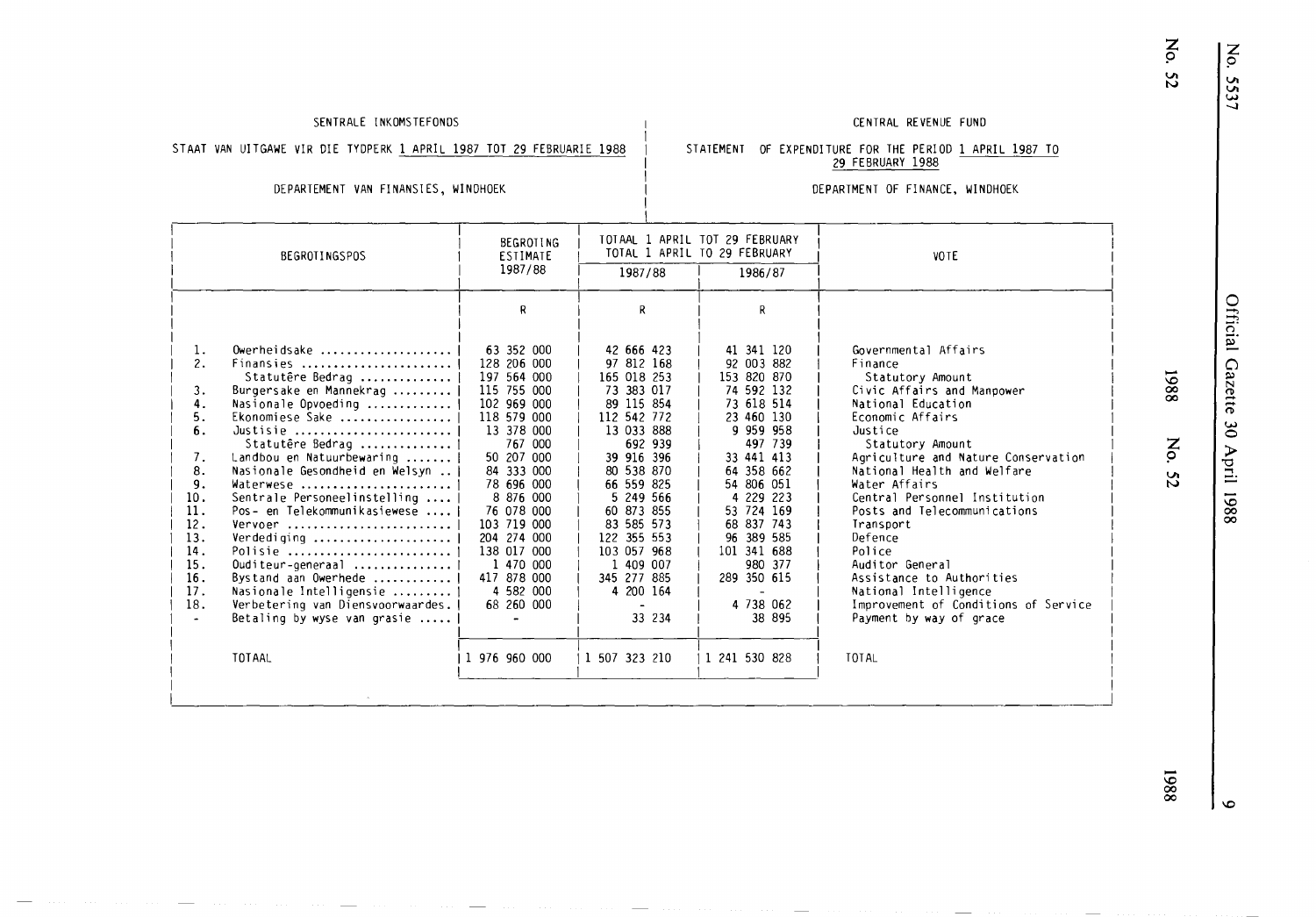### SENTRALE INKOMSTEFONDS THE REVENUE FUND OF THE REVENUE FUND CENTRAL REVENUE FUND

DEPARTMENT OF FINANCE, WINDHOEK

STATEMENT OF REVENUE COLLECTED DURING THE PERIOD 1 APRIL 1987 TO 29 FEBRUARY 1988

### STAAT VAN INKOMSTE INGEVORDER GEDURENDE DIE TYDPERK 1 APRIL 1987 TOT 29 FEBRUARIE 1988

### DEPARTEMENT VAN FINANSIES, WINDHOEK

### INKOMSTEHOOF Inkomste uit eie Bronne: Belasting en Regte ............•..... Leningsverhalings ..••..••..........• Lisensies .......................... . Boetes en Verbeurdverk l ari ngs ....... <sup>I</sup> Departementele Inkomste .................<br>Doeane en Aksyns ...................... **BEGROTING** ESTIMATE 1987/88 R 600 020 000 20 232 000 7 810 000 2 300 000 165 840 000 350 000 000 TOTAAL : INKOMSTE UIT ElE BRONNE ...• 1 146 202 000 Inkomste uit ander Bronne: Bydrae deur die Regering van die Republiek van Suid-Afrika ..........• 308 000 000 Bydrae deur die Administrasie vir Lenings aangegaan te word  $\dots\dots\dots$ ...... | 135 020 000 I I TOTAAL : INKOMSTE UIT ANDER BRONNE .. | 443 020 000 I I TOTALE INKOMSTE ..................... <sup>I</sup>1 589 222 000 I TOTAAL 1 APRIL TOT 29 FEBRUARIE TOTAL 1 APRIL TO 29 FEBRUARY 1987/88 | 1986/87 |<br>|1 071 913 335 R 560 624 209 16 715 670 3 222 030 2 **462** 576 168 788 850 320 100 000 I I I I I I 263 848 ooo I I I I I 66 121 620 I 329 969 620 I |<br>| 1 401 882 955  $\overline{\phantom{a}}$ |<br>|1 428 364 079 R 488 152 175 20 945 831 3 063 641 2 229 137 152 900 544 320 100 000 987 391 328 413 099 998 27 842 833 29 920 440 972 751  $\overline{\phantom{a}}$ HEAD OF REVENUE Revenue from own Sources: Tax and Duties Loan Recoveries Licences Fines and Forfeitures Departmental Revenue Customs and Excise TOTAL : REVENUE FROM OWN SOURCES Revenue from other Sources: I I I I I I I I I I I I I I I I I I Contribution by the Government of the | I Republic of South Africa Contribution by the Administration for I Whites Loans to be raised TOTAL : REVENUE FROM OTHER SOURCES TOTAL REVENUE I I I I I I I I I

# **z**  *9*   $\mathbf{v}$

-**0** 

-**l,C) 00 00** 

**z**  *9* 

**VI**  ~

z *9*  **Vt Vt**  *\;.)*  --.I

**l,C)**  - **00 00** 

I I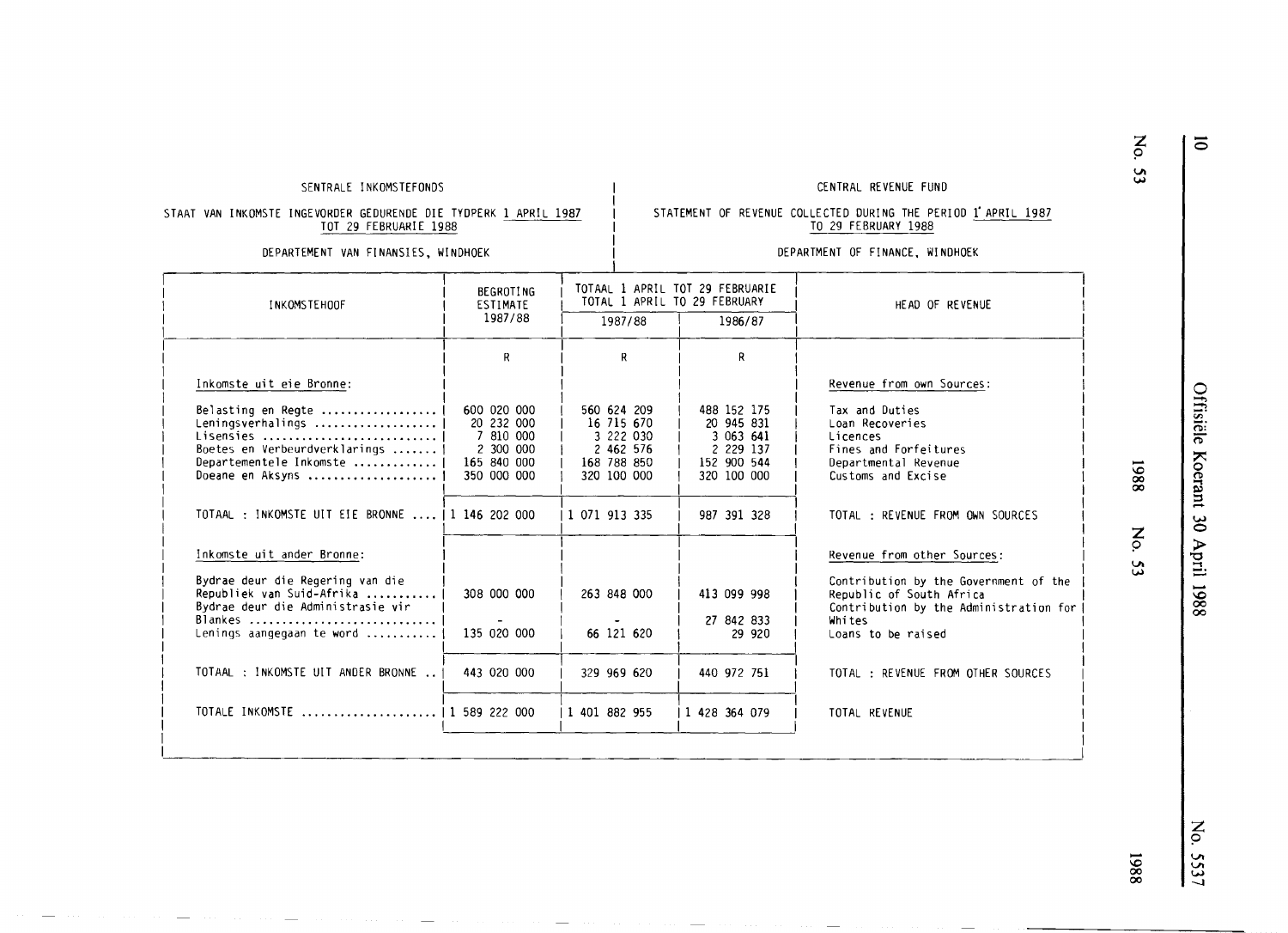No. 54 1988

### **MUNISIPALITEIT GOBABIS: WYSIGING**  VAN WATERLEWERINGSREGULASIES

Die raad van die Munisipaliteit Gobabis bet kragtens artikel 242 van die Munisipale Ordonnansie 1963 (Ordonnansie 13 van 1963) die regulasies afgekondig by Goewermentskennisgewing 17 van 1958, verder gewysig soos in die Bylae uiteengesit.

Genoemde wysigings is deur die Minister van Plaaslike Owerhede en Burgersake goedgekeur kragtens artikel 243 van genoemde Munisipale Ordonnansie 1963.

### BYLAE

Bylae B word hierby gewysig deur Item 1 deur die volgende item te vervang:

"I. (a) Maandelikse minimum heffing waarby meterhuur ingesluit is:

| Tot 25 mm aansluiting      | R 6,50              |
|----------------------------|---------------------|
| Bo 25 mm tot 37,5 mm       |                     |
| aansluiting                | R <sub>12</sub> ,00 |
| Bo 37,5 mm tot 75 mm       |                     |
| aansluiting                | R18,00              |
| <b>Bo</b> 75 mm tot 100 mm |                     |
| aansluiting                | R <sub>25</sub> ,00 |
| Bo 100 mm tot 150 mm       |                     |
| aansluiting                | R30,00              |
| <b>Bo</b> 150 mm           | R42,00              |

- (b) Vanaf 1 kubieke meter tot 200 kubieke meter water verbruik, per kubieke meter R0,79
- (c) Bo 200 kubieke meter water verbruik, per kubieke meter Rl,55
- (d) Basiese heffing betaalbaar op alle onbeboude erwe, per maand of gedeelte van 'n maand, R6,50."

No. 54 1988

MUNICIPALITY OF GOBABIS: AMEND-MENT OF **WATER** SUPPLY REGULATIONS

The council of the Municipality of Gobabis has under section 242 of the Municipal Ordinance, 1963 (Ordinance 13 of 1963), further amended the regulations promulgated under Government Notice 17 of 1958, as set out in the Schedule.

The said amendments have been approved by the Minister of Local Government and Civic Affairs under section 243 of the said Municipal Ordinance, 1963.

### SCHEDULE

Schedule B is hereby amended by the substitution for Item 1 of the following item:

"1. (a) Monthly minimum charge including rental for a watermeter:

| Up to 25 mm connection   | R 6,50              |
|--------------------------|---------------------|
| Over 25 mm up to 37,5 mm |                     |
| connection               | R <sub>12</sub> ,00 |
| Over 37,5 mm up to 75 mm |                     |
| connection               | R <sub>18</sub> ,00 |
| Over 75 mm up to 100 mm  |                     |
| connection               | R <sub>25</sub> ,00 |
| Over 100 mm up to 150 mm |                     |
| connection               | R30,00              |
| Over $150 \text{ mm}$    | R42,00              |
|                          |                     |

- (b) From 1 cubic metre up to 200 cubic metres of water consumed, per cubic metre R0,79
- (c) Over 200 cubic metres of water consumed, per cubic metre Rl,55
- (d) Basic charge payable on all vacant erven per month or part of a month R6,50."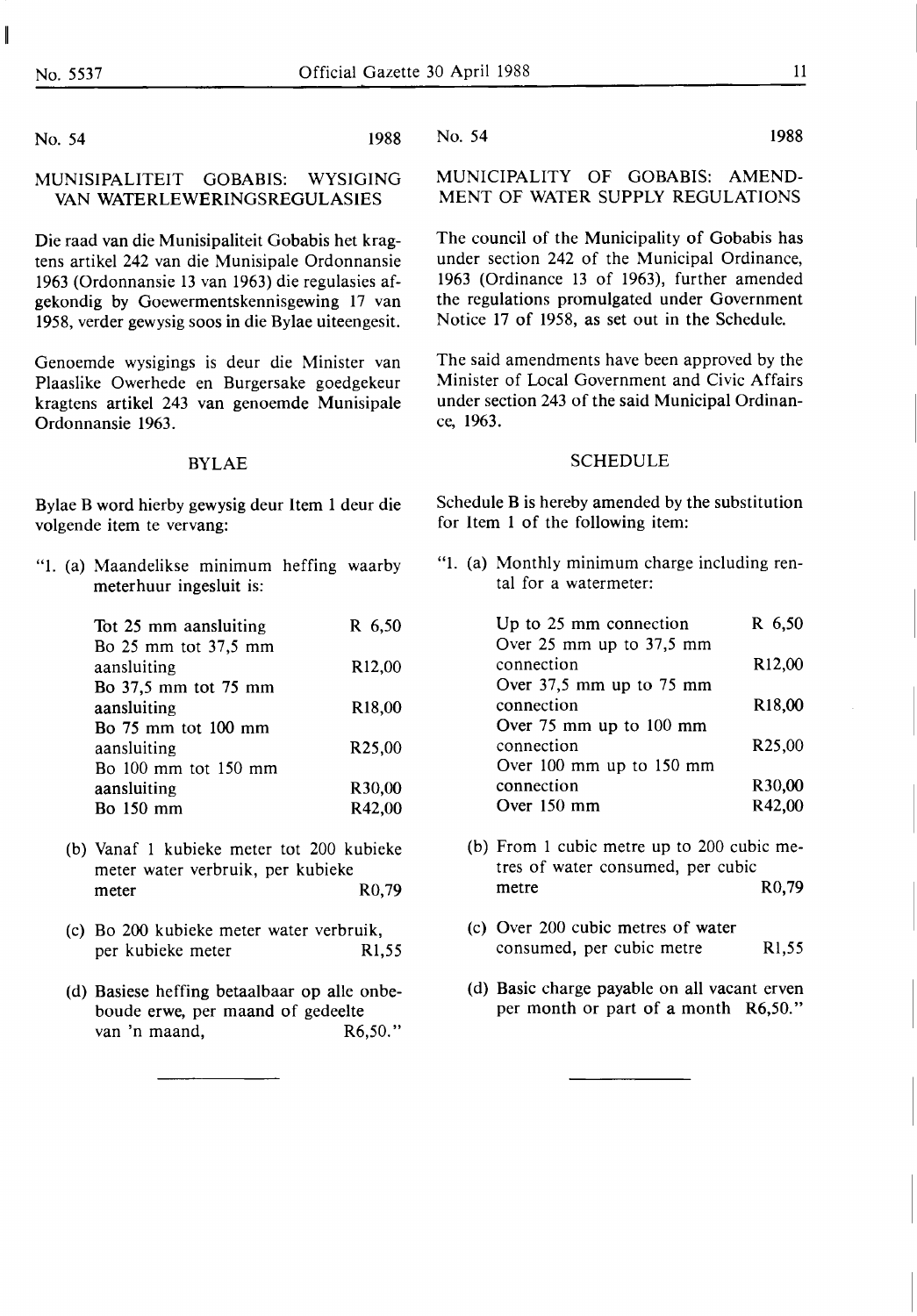No. *55* 1988

### MUNISIPALITEIT **KARIBIB: WYSIGING VAN ELEKTRISITEITSVOOR-SIENINGSREGULASIES**

Die raad van die Munisipaliteit Karibib het kragtens artikel 244 (5) van die Munisipale Ordonnansie 1963 (Ordonnansie 13 van 1963) die regulasies af gekondig by Goewermentskennisgewing 109 van 1957 en op genoemde Munisipaliteit van toepassing gemaak by Goewermentskennisgewing 26 van **1958,** verder gewysig soos in die Bylae uiteengesit.

Genoemde wysigings is deur die Minister van Plaaslike Owerhede en Burgersake goedgekeur kragtens artikel 243 van genoemde Munisipale Ordonansie 1963.

### **BYLAE**

Byvoegsel D word hierby gewysig -

- (a) deur in paragraaf 5(a)(i)(a) die bedrae "Rl3,00" en "R0,60" deur die bedrae "Rl5,00" en "R0,65" onderskeidelik, te vervang;
- (b) deur in paragraaf 5(a)(ii) die bedrag "R0,080" deur die bedrag "R0,10" te vervang;
- (c) deur in paragraaf 5(b)(i)(a) die bedrae "Rl6,00" en "R0,90" deur die bedrae "Rl8,00" en "Rl,10" onderskeidelik, te vervang;
- (d) deur in paragraaf 5(b)(ii) die bedrag "R0,092" deur die bedrag "R0,094" te vervang;
- (e) deur in paragraaf 5(d)(i)(a) die bedrag "Rll,00" deur die bedrag "Rl3,50" te vervang;
- (f) deur in paragraaf 5(d)(i)(b) die bedrag "Rl,76" deur die bedrag "Rl,80" te vervang; en
- (g) deur in paragraaf 5(d)(ii) die bedrag R0,066" deur die bedrag "R0,075" te vervang.

No. 55 1988

### MUNICIPALITY OF **KARIBIB: AMENDMENT** OF **ELECTRICITY SUPPLY REGULATIONS**

The council of the Municipality of Karibib has under section 244(5) of the Municipal Ordinance, 1963 (Ordinance 13 of 1963), further amended the regulations promulgated under Government Notice 109 of 1957, and applied to by the said Municipality under Government Notice 26 of **1958,** as set out in the Schedule.

The said amendments have been approved by the Minister of Local Government and Civic Affairs under section 243 of the said Municipal Ordinance, 1963.

### SCHEDULE

Appendix D is hereby amended -

- (a) by the substitution in paragraph  $5(a)(i)(a)$  for the amounts "R13,00" and "R0,60" of the amounts "Rl5,00" and "R0,65" respectively;
- (b) by the substitution in paragraph  $5(a)(ii)$  for the amount "R0,080" of the amount "R0,10";
- (c) by the substitution in paragraph  $5(b)(i)$  (a) for the amounts "Rl6,00" and "R0,90" of the amounts "Rl8,00" and "Rl,10" respectively;
- (d) by the substitution in paragraph 5(b)(ii) for the amount "R0,092" of the amount "R0,094";
- (e) by the substitution in paragraph  $5(d)(i)(a)$  for the amount **"Rll,00"** of the amount **"R13,50";**
- (f) by the substitution in paragraph  $5(d)(i)(b)$  for the amount "R1,76" of the amount "R1,80"; and
- (g) by the substitution in paragraph  $5(d)(ii)$  for the amount "R0,066" of the amount "R0,075".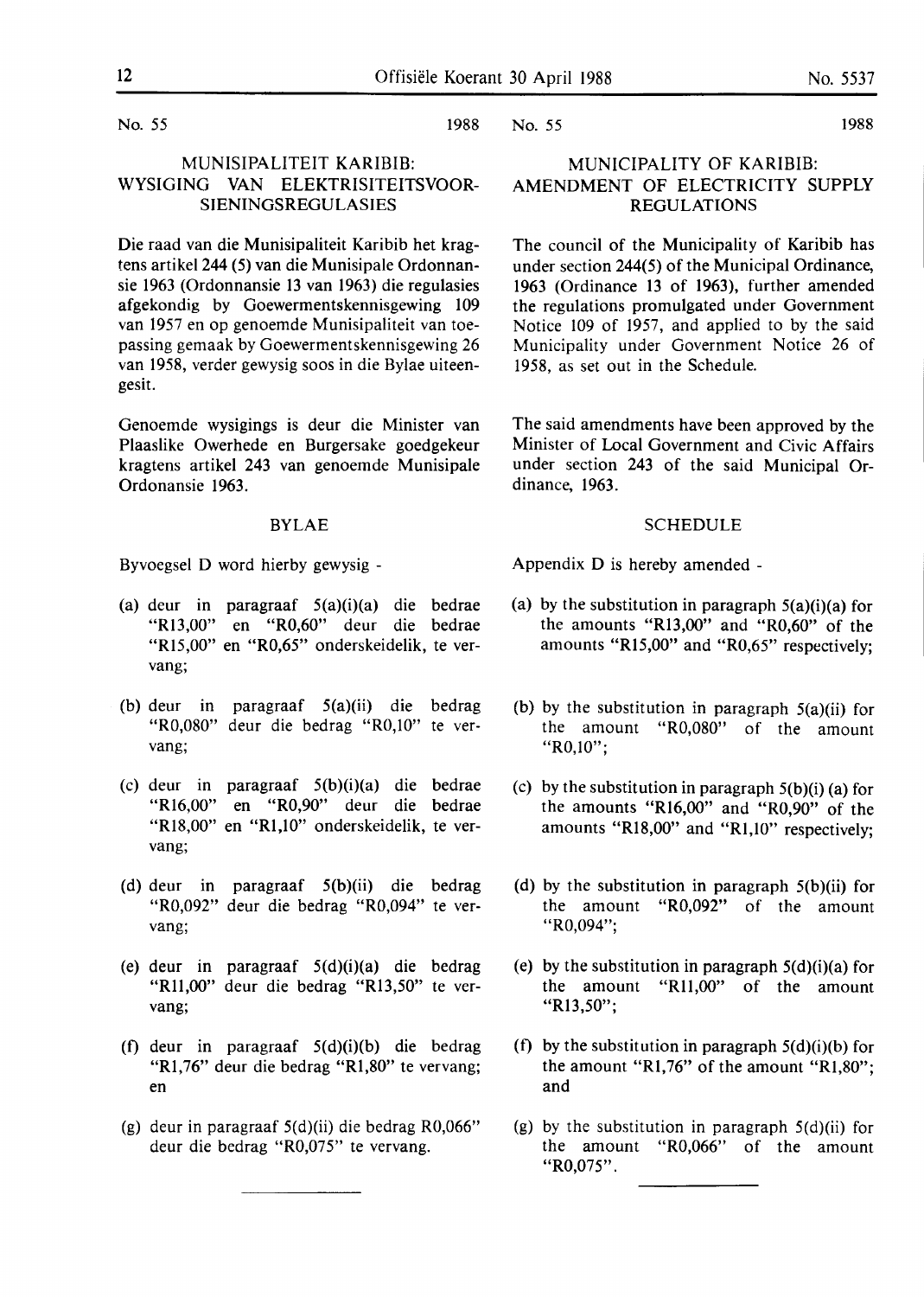No. 56 1988

### **MUNISIPALITEIT KEETMANSHOOP: WYSIGING VAN** DIE **REGULASIES OP ELEKTRISITEITSVERSKAFFING**

Die raad van die Munisipaliteit Keetmanshoop het kragtens artikel 244(5) van die Munisipale Ordonnansie 1963 (Ordonnansie 13 van 1963) die regulasies afgekondig by Goewermentskennisgewing 109 van 1957, en van toepassing gemaak op genoemde Munisipaliteit by Goewermentskennisgewing 144 van 1958, verder gewysig deur in die tariewe onder Byvoegsel D die bedrag "R0,13", oral waar dit voorkom, deur die bedrag "R0,14" te vervang.

Genoemde wysiging is deur die Minister van Plaaslike Owerhede en Burgersake goedgekeur kragtens artikel 243 van genoemde Munisipale Ordonnansie **1963.** 

No. 57 1988

### No. 57

dinance, 1963.

1988

### MUNICIPALITY OF MARIENTAL: AMENDMENT OF WATER SUPPLY REGULATIONS

The council of the Municipality of Mariental has under section 242 of the Municipal Ordinance, 1963 (Ordinance 13 of 1963), further amended the regulations promulgated under Government Notice 160 of 1931, as set out in the Schedule.

The said amendments have been approved by the Minister of Local Government and Civic Affairs under section 243 of the said Municipal Ordinance, 1963.

### SCHEDULE

Schedule B is hereby amended -

- (a) by the substitution in item l(a) for the amount "R6,70" of the amount "R8,50"; and
- (b) by the substitution in item l(c) for the amount "R0,60" of the amount "R0,64".

### MUNISIPALITEIT MARIENTAL: WYSIGING VAN WATERVOORSIENINGS-REGULASIES

Die raad van die Munisipaliteit Mariental het kragtens artikel 242 van die Munisipale Ordonnansie 1963 (Ordonnansie 13 van 1963) die regulasies afgekondig by Goewermentskennisgewing 160 van 1931, verder gewysig soos in die Bylae uiteengesit.

Genoemde wysigings is deur die Minister van Plaaslike Owerhede en Burgersake goedgekeur kragtens artikel 243 van genoemde Munisipale Ordonnansie 1963.

### BYLAE

Bylae B word hierby gewysig -

- (a) deur in item l(a) die bedrag "R6,70" deur die bedrag "R8,50" te vervang; en
- (b) deur in item l(c) die bedrag "R0,60" deur die bedrag "R0,64" te vervang.

No. 56 1988

### MUNICIPALITY OF KEETMANSHOOP: AMENDMENT OF THE REGULATIONS FOR THE SUPPLY OF ELECTRICITY

The council of the Municipality of Keetmanshoop has under Section 244(5) of the Municipal Ordinance, 1963 (Ordinance 13 of 1963), further amended the regulations promulgated under Government Notice 109 of 1957, and applied to the said Municipality by Government Notice 144 of 1958, by the substitution in the tariffs under Appendix D for the amount **"R0,13",** wherever it appears, of the amount "R0,14".

The said amendment has been approved by the Minister of Local Government and Civic Affairs under Section 243 of the said Municipal Or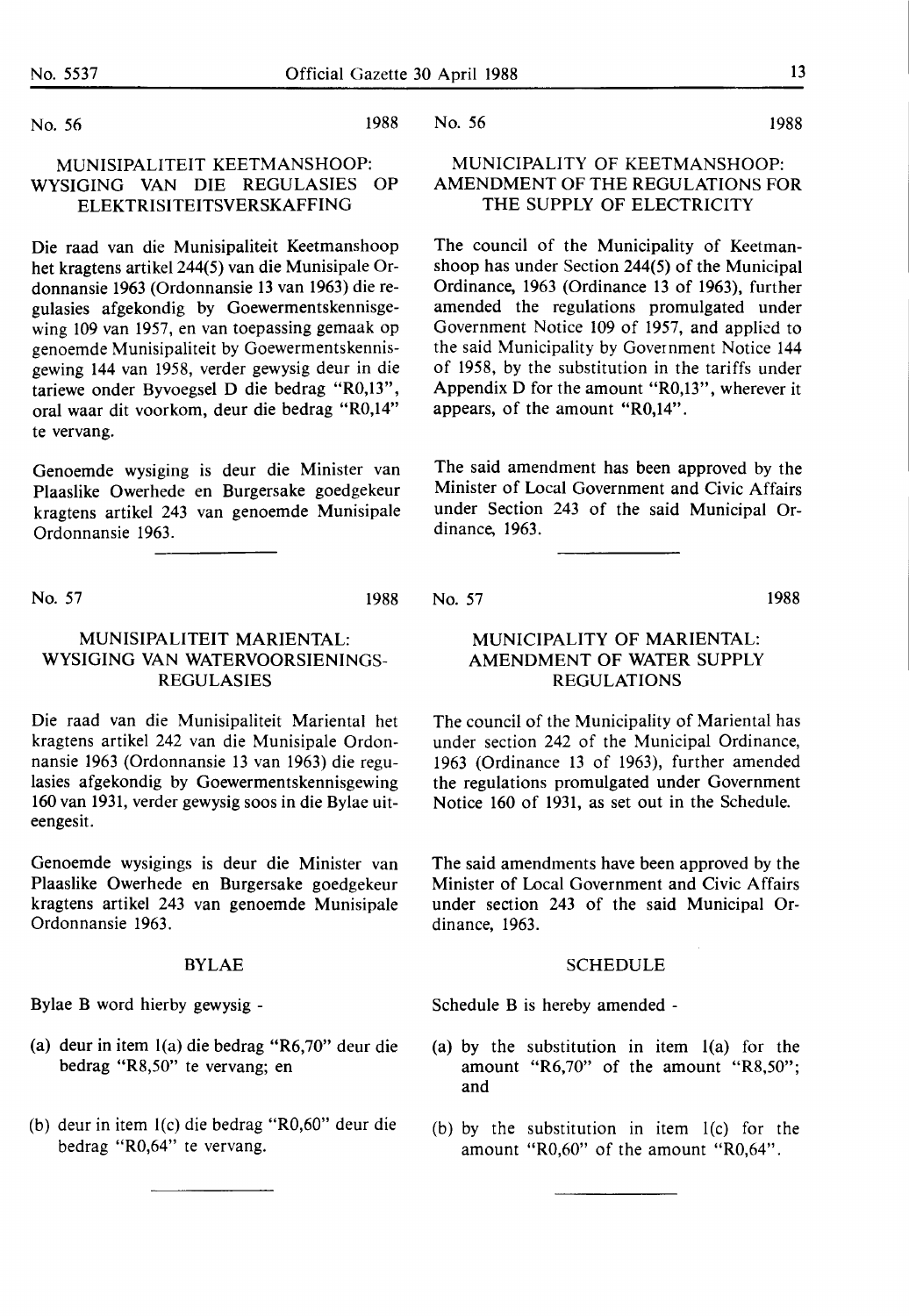No. 58 1988

### MUNISIPALITEIT OUTJO: **WYSIGING VAN AANSLAGTARIEF OP**  ELEKTRISITEITSLEWERING

Die raad van die Munisipaliteit Outjo het kragtens artikel 242 van die Munisipale Ordonnansie 1963 (Ordonnansie 13 van 1963) die Aanslagtarief op Elektrisiteitslewering af gekondig by Goewermentskennisgewing 96 van 1973 verder gewysig soos in die Bylae uiteengesit.

Genoemde wysigings is deur die Minister van Plaaslike Owerhede en Burgersake goedgekeur kragtens artikel 243 van genoemde Munisipale Ordonnansie 1963.

### BYLAE

- 1. Deel A word hierby gewysig deur in item 3(c)(i) die bedrag "R6,00" deur die bedrag "R8,00" te vervang.
- 2. Deel B word hierby gewysig
	- (a) deur in item 1 die bedrag "R0,60" deur die bedrag "R0,70" te vervang;
	- (b) deur in item 2 die bedrag "R0,80" deur die bedrag "R0,90" te vervang;
	- (c) deur in item 3 die bedrag "Rll,50" deur die bedrag "R13,50" te vervang; en
	- (d) deur die volgende item na item 3 in te voeg:
		- "4. Persele wat nie by die raad se hoof- of verbindingskabels aangesluit is nie maar redelikerwys daarby aangesluit kan word, 'n maandelikse basiese heffing van RI0,50."
- 3. Deel C word hierby gewysig
	- (a) deur in item l(a) die bedrag "R0,08" deur die bedrag "R0,10" te vervang; en
	- (b) deur in item l(b) die bedrag "R0,06" deur die bedrag "R0,075" te vervang.

No. 58 1988

### MUNICIPALITY OF OUTJO: AMENDMENT OF **TARIFF AND CHARGES RELATING** 10 THE SUPPLY OF ELECTRICITY

The council of the Municipality of Outjo has under section 242 of the Municipal Ordinance, 1963 (Ordinance 13 of 1963), further amended the Tariff and Charges relating to the supply of Electricity promulgated under Government Notice 96 of 1973 as set out in the Schedule.

The said amendments have been approved by the Minister of Local Government and Civic Affairs under section 243 of the said Municipal Ordinance, 1963.

### SCHEDULE

- 1. Part A is hereby amended by the substitution in item  $3(c)(i)$  for the amount "R6,00" of the amount "R8,00".
- 2. Part B is hereby amended
	- (a) by the substitution in item 1 for the amount "R0,60" of the amount "R0,70";
	- (b) by the substitution in item 2 for the amount **"R0,80"** of the amount **"R0,90";**
	- **(c) by the substitution in item 3 for the**  amount **"Rll,50"** of the amount **"Rl3,50"; and**
	- (d) by the insertion after item 3 of the following item:
		- "4. Premises not connected to the council's main or connection cables but which can reasonably be connected thereto, a monthly basic charge of RI0,50."
- 3. Part C is hereby amended
	- (a) by the substitution in item l(a) for the amount "R0,08" of the amount "R0,10"; and
	- (b) by the substitution in item l(b) for the amount "R0,06" of the amount "R0,075".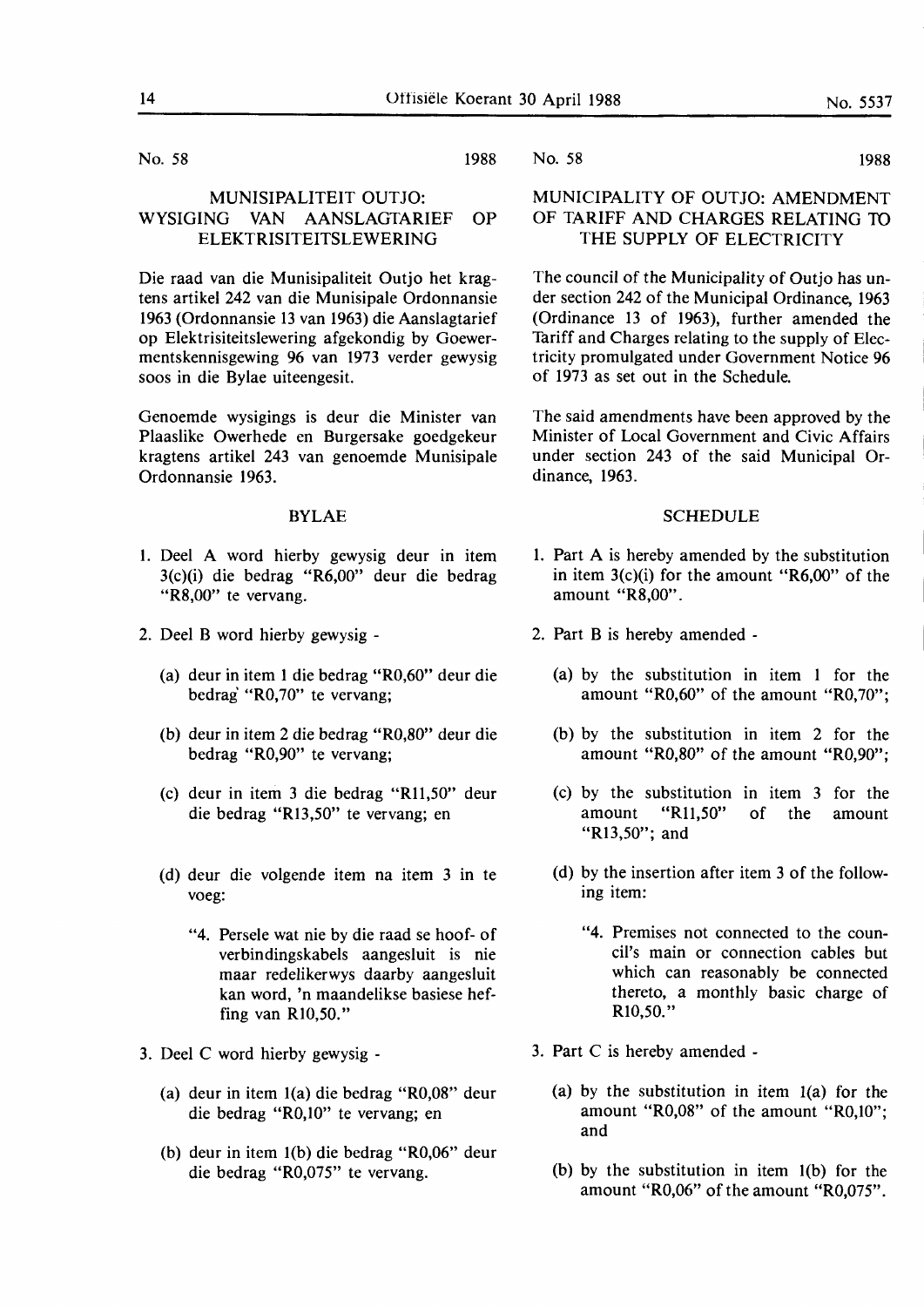- 4. Deel D word hierby gewysig
	- (a) deur in item l(a) die bedrag "R4,00" deur die bedrag "R6,00" te vervang;
	- (b) deur in item l(b) die bedrag "R6,00" deur die bedrag "R8,00" te vervang;
	- (c) deur in item 2 die bedrag "R6,00" deur die bedrag **"R8,00"** te vervang;
	- (d) deur in item 3 die bedrag **"R4,00"** deur die bedrag **"R6,00"** te vervang;
	- (e) deur in item 4 die bedrag **"R4,00"** deur die bedrag **"R6,00"** te vervang;
	- (t) deur in item 5 die bedrag "R6,00" deur die bedrag "R8,00" te vervang;
	- (g) deur in item 6(a) die bedrag "R8,00" deur die bedrag "Rl0,00" te vervang;
	- (h) deur in item 6(b) die bedrag "Rl0,00" deur die bedrag "Rl2,00" te vervang; en
	- (i) deur in item 7 die bedrag "R20,00" deur die bedrag "R25,00" te vervang.
- 4. Part D is hereby amended
	- (a) by the substitution in item l(a) for the amount "R4,00" of the amount "R6,00";
	- (b) by the substitution in item l(b) for the amount "R6,00" of the amount "R8,00";
	- (c) by the substitution in item 2 for the amount "R6,00" of the amount "R8,00";
	- (d) by the substitution in item 3 for the amount **"R4,00"** of the amount **"R6,00";**
	- (e) by the substitution in item 4 for the amount **"R4,00"** of the amount **"R6,00";**
	- (t) by the substitution in item 5 for the amount "R6,00" of the amount "R8,00";
	- (g) by the substitution in item **6(a)** for the amount **"R8,00"** of the amount **"Rl0,00";**
	- (h) by the substitution in item 6(b) for the amount "Rl0,00" of the amount "Rl2,00"; and
	- (i) by the substitution in item 7 for the amount "R20,00" of the amount **"R25,00".**

No. 59 1988

### MUNISIPALITEIT SWAKOPMUND: WYSIGING VAN WATERLEWERINGS-REGULASIES

Die raad van die Munisipaliteit Swakopmund het kragtens artikel 242 van die Munisipale Ordonnansie, 1963 (Ordonnansie 13 van 1963) die regulasies afgekondig by Goewermentskennisgewing 269 van 1947, verder gewysig soos in die Bylae uiteengesit.

Genoemde wysiging is deur die Minister van Plaaslike Owerhede en Burgersake goedgekeur kragtens artikel 243 van genoemde Munisipale Ordonnansie, **1963.** 

No. 59 1988

### MUNICIPALITY OF SWAKOPMUND: AMENDMENT OF WATER SUPPLY REGULATIONS

The council of the Municipality of Swakopmund has under section 242 of the Municipal Ordinance, **1963** (Ordinance 13 of **1963)** further amended the regulations promulgated under Government Notice 269 of 1947, as set out in the Schedule.

The said amendment has been approved by the Minister of Local Government and Civic Affairs under section 243 of the said Municipal Ordinance, 1963.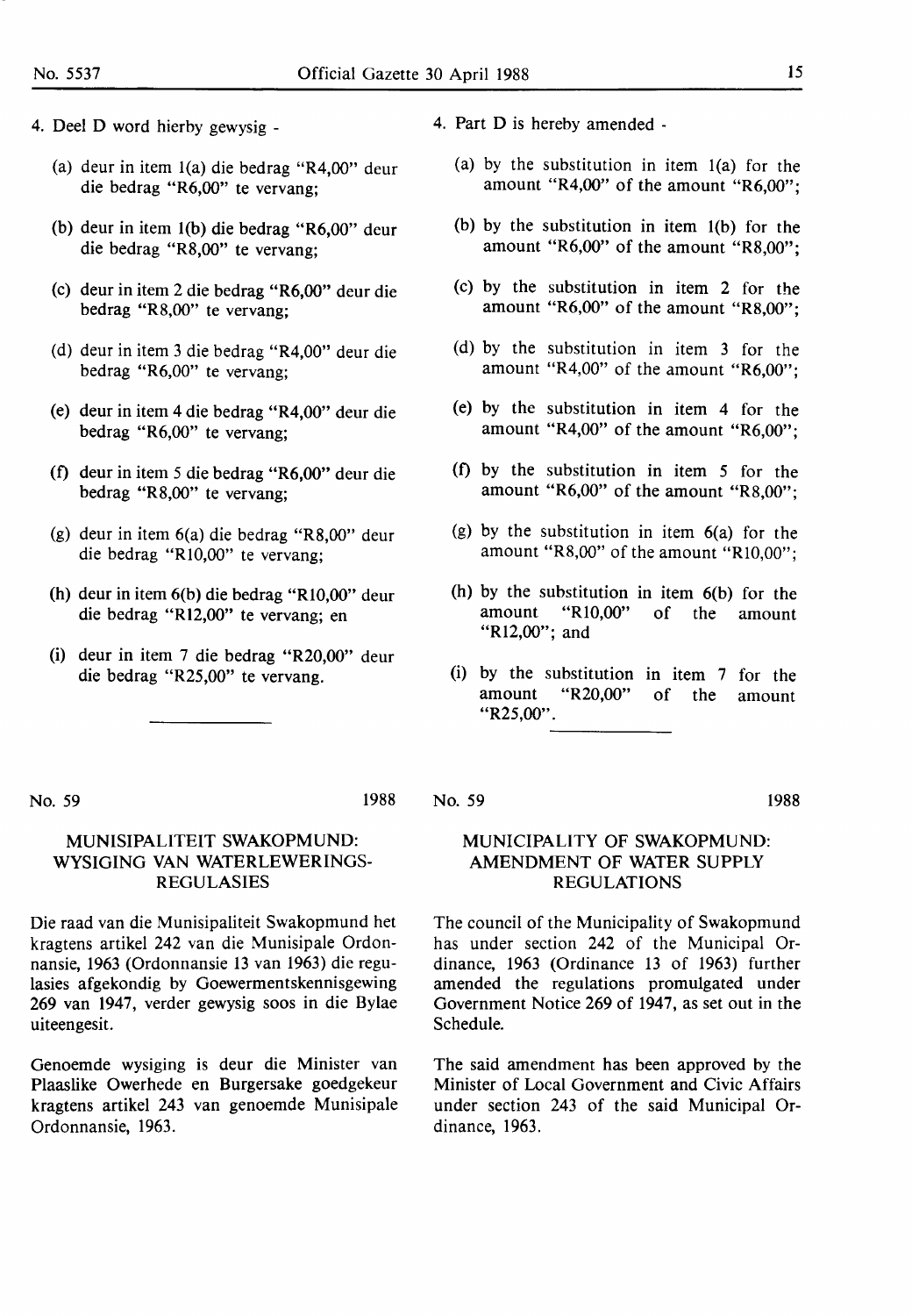### BYLAE

Bylae B word hierby gewysig deur die volgende subitem na item I(b) in te voeg:

"(c) 'n Basiese heffing ten opsigte van onbeboude erwe, met of sonder verbeterings, wat nie by die raad se hoofwatergeleiding aangesluit is **nie** maar wat redelikerwys daarby aangesluit kan word, per maand of deel van 'n maand - R6,50."

### No. 60 1988

### MUNISIPALITEIT SWAKOPMUND: WYSIGING VAN REGULASIES OP ELEK-TRISITEITSLEWERING

Die raad van die Munisipaliteit Swakopmund het kragtens artikel 242 van die Munisipale Ordonnansie 1963 (Ordonnansie 13 van 1963) die regulasies afgekondig by Goewermentskennisgewing 331 van 1952, verder gewysig soos in die Bylae uiteengesit.

Genoemde wysigings is deur die Minister van Plaaslike Owerhede en Burgersake goedgekeur kragtens artikel 243 van genoemde Munisipale Ordonnansie 1963.

### BYLAE

Item 5 van Hoofstuk VII word hierby gewysig-

- (a) deur in subitem (a)(i) die bedrae "Rl4,52 ", "Rl6,53", "Rl8,54", "R20,55", "R22,56" en "R24,57" deur, onderskeidelik, die bedrae "Rl6,64", "Rl9,18", "R21,72", "R24,26", "R26,80" en "R29,34" te vervang;
- (b) deur in subitem (a)(ii) die bedrag "R0,0829" deur die bedrag "R0,0901" te vervang;
- (c) deur in subitem (b)(i) in die kolom onder die opskrif "Enkelfase" die bedrae "Rl3,59", "Rl5,60", "Rl7,61", "Rl9,62", "R21,63",

### **SCHEDULE**

Schedule B is hereby amended by the insertion of the following subitem after item I(b);

"(c) A basic charge in respect of vacant erven with or without improvements which have not been connected to the council's water mains but which could reasonably be connected thereto, per month or part of a month - R6,50."

No. 60 1988

### MUNICIPALITY OF SWAKOPMUND: AMENDMENT OF ELECTRICITY SUPPLY REGULATIONS

The council of the Municipality of Swakopmund has under section 242 of the Municipal Ordinance, 1963 (Ordinance 13 of 1963), further amended the regulations promulgated under Government Notice 331 of **1952,** as set out in the Schedule.

The said amendments have been approved by the Minister of Local Government and Civic Affairs under section 243 of the said Municipal Ordinance, 1963.

### SCHEDULE

Item 5 of Chapter VII is hereby amended -

- (a) by the substitution in subitem (a)(i) for the amounts "Rl4,52", "Rl6,53", "Rl8,54", "R20,55", "R22,56" and "R24,57", of the amounts "Rl6,64", "Rl9,18", "R21,72", "R24,26", "R26,80" and "R29,34", respectively;
- (b) by the substitution in subitem (a)(ii) for the amount "R0,0829" of the amount "R0,0901";
- (c) by the substitution in subitem (b)(i) in the column under the heading "Single Phase" for the amounts "Rl3,59", "Rl5,60", "Rl7,61",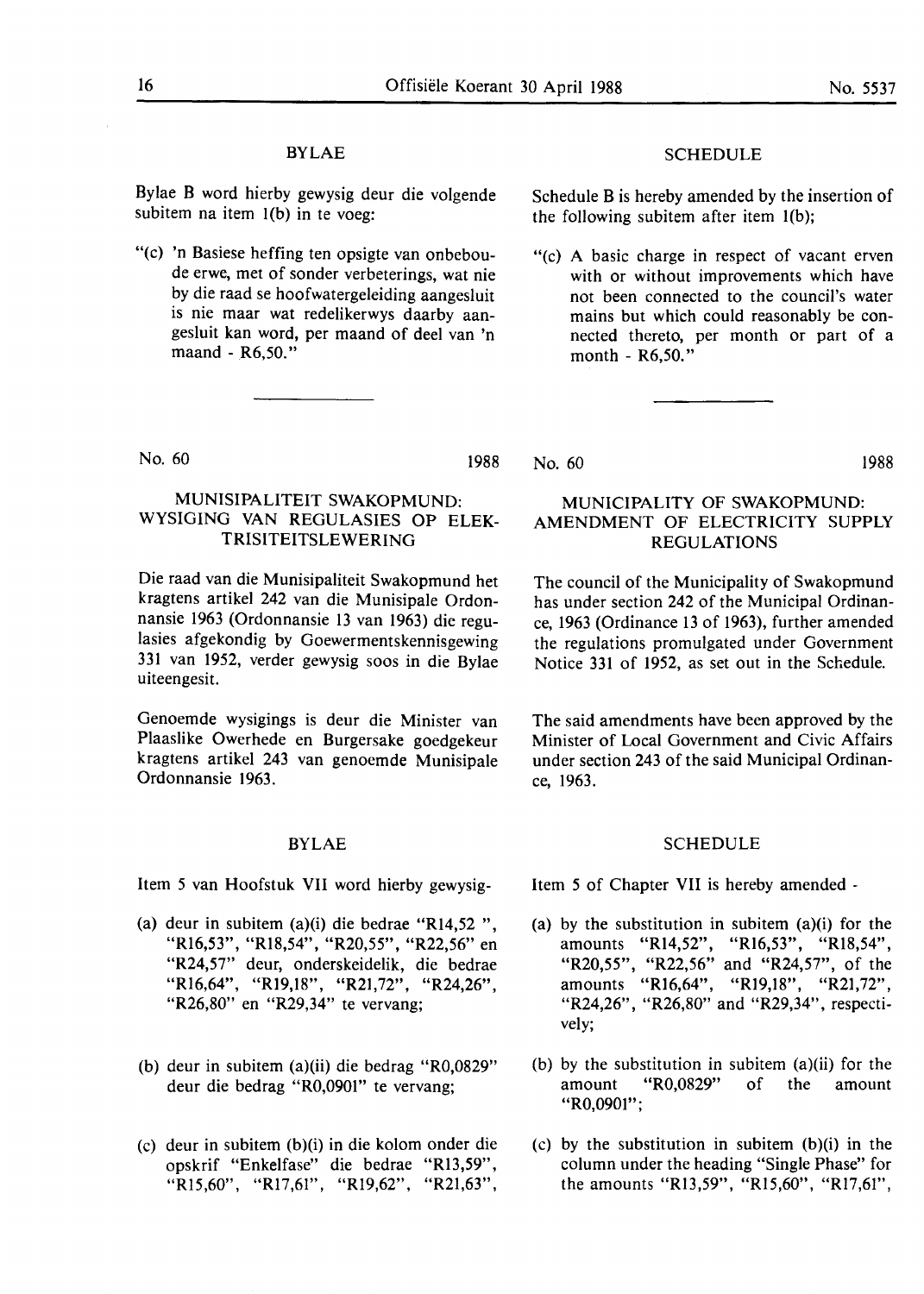"R23,64", en R"25,65" deur, onderskeidelik, die bedrae "R15,18", "R17,72", "R20,26", "R22,80", "R25,34", "R27,88" en "R30,42" en in die kolom onder die opskrif "Driefase'' die bedrae "R40,76", "R46,79", "R52,82",<br>"R58.85". "R64,88", "R70,91", en "R58,85", "R64,88", "R70,91", en ''R76,94", deur, onderskeidelik, die bedrae "R45,54", "R53,16", "R60,78", "R68,40", "R76,02", "R83,64" en "R91,26" te vervang;

- (d) deur in subitem (b)(ii) die bedrag "R0,0910" deur die bedrag "R0,0982" te vervang;
- (e) deur in subitem (d)(i)(a) die bedrag **"R5,61"**  deur die bedrag "R6,09" te vervang;
- (f) deur in subitem (d)(i)(b) die bedrag "Rl,11" deur die bedrag "Rl,215" te vervang;
- (g) deur in subitem (d)(ii) die bedrag **"R0,0853"**  deur die bedrag "R0,0925" te vervang; en
- (h) deur in subitem (f) die bedrag "R0,011" deur die bedrag "R0,012" te vervang.

"R<sub>19</sub>,62", "R<sub>21</sub>,63", "R<sub>23</sub>,64" and<br>"R<sub>25</sub> 65" of the amounts "R<sub>15</sub>,18", "R25.65", of the amounts "R17,72", "R20,26", "R22,80", "R25,34", "R27,88", and "R30,42", respectively, and in the column under the heading "Three Phase" for the amounts "R40,76", "R46,79", "R52,82", "R58,85", "R64,88", "R70,91" and "R76,94" of the amounts "R45,54", "R53,16", "R60,78", "R68,40", "R76,02", "R83,64" and "R91,26", respectively;

- (d) by the substitution in subitem (b)(ii) for the amount "R0,0910" of the amount "R0,0982";
- (e) by the substitution in subitem  $(d)(i)(a)$  for the amount **"R5,61"** of the amount **"R6,09";**
- (f) by the substitution in subitem  $(d)(i)(b)$  for the amount **"Rl,11"** of the amount **"Rl,215";**
- (g) by the substitution in subitem  $(d)(ii)$  for the amount "R0,0853" of the amount "R0,0925"; and
- (h) by the substitution in subitem (f) for the amount **"R0,011"** of the amount "R0,012".

No. 61 1988

### MUNISIPALITEIT TSUMEB: WYSIGING VAN ELEKTRISITEITSVER-SKAFFINGSREGULASIES

Die raad van die Munisipaliteit Tsumeb bet kragtens artikel 242 van die Munisipale Ordonnansie 1963 (Ordonnansie 13 van 1963) die regulasies afgekondig by paragraaf (b) van Goewermentskennisgewing 94 van 1969, verder gewysig soos in die Bylae uiteengesit.

Genoemde wysigings is deur die Minister van Plaaslike Owerhede en Burgersake goedgekeur kragtens artikel 243 van genoemde Munisipale Ordonnansie, 1963.

No. 61 1988

### MUNICIPALITY OF TSUMEB: AMENDMENT OF ELECTRICITY SUPPLY REGULATIONS

The council of the Municipality of Tsumeb has under section 242 of the Municipal Ordinance, 1963 (Ordinance 13 of 1963), further amended the regulations promulgated under paragraph (b) of Government Notice 94 of 1969, as set out in the Schedule.

The said amendments have been approved by the Minister of Local Government and Civic Affairs under section 243 of the said Municipal Ordinance, **1963.**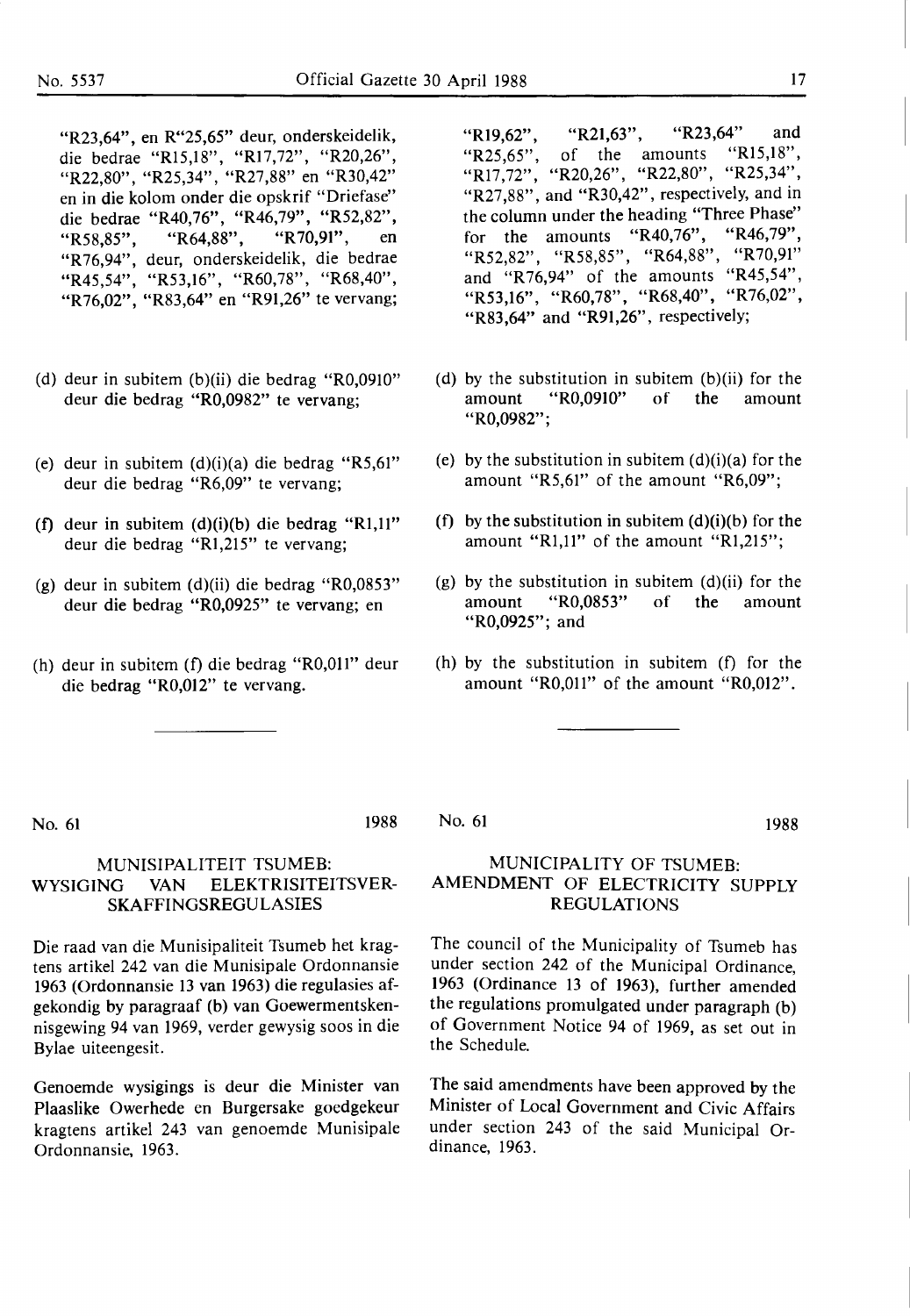### BYLAE

- (a) Tarief A (ii) word hierby gewysig deur die bedrag "R0,11" deur die bedrag "R0,123" te vervang;
- (b) Tarief B (ii) word hierby gewysig deur die bedrag "R0,164" deur die bedrag "R0,183" te vervang; en
- (c) Tarief C (ii) word hierby gewysig deur die bedrag "R0,11" deur die bedrag "R0,123" te vervang.

### SCHEDULE

- (a) Tariff A (ii) is hereby amended by the substitution for the amount "R0,11" of the amount "R0,123";
- (b) Tariff B (ii) is hereby amended by the substitution for the amount "R0,164" of the amount "R0,183"; and
- (c) Tariff C (ii) is hereby amended by the substitution for the amount "R0,11" of the amount "R0,123".

No. 62 1988

### **MUNISIPALITEIT USAKOS: WYSIGING VAN WATERLEWERINGS-**REGULASIES

Die raad van die Munisipaliteit Usakos bet kragtens artikel 242 van die Munisipale Ordonnansie 1963 (Ordonnansie 13 van 1963) die regulasies afgekondig by Goewermentskennisgewing 256 van 1956, verder gewysig deur in item 1 van Bylae B die bedrag "R0,59" deur die bedrag "R0,64" te vervang.

Genoemde wysiging is deur die Minister van Plaaslike Owerhede en Burgersake geodgekeur kragtens artikel 243 van genoemde Munisipale Ordonnansie 1963.

### MUNICIPALITY OF USAKOS: AMENDMENT OF WATER SUPPLY REGULATIONS

The council of the Municipality of Usakos has under section 242 of the Municipal Ordinance, 1963 (Ordinance 13 of 1963), further amended the regulations promulgated under Government Notice 256 of 1956, by the substitution in item 1 of Schedule B for the amount "R0,59" of the amount "R0,64".

The said amendment has been approved by the Minister of Local Government and Civic Affairs under section 243 of the said Municipal Ordinance, 1963.

No. 63 1988

### MUNISIPALITEIT VAN WINDHOEK: REGULASIES OP DIE BEKAMPING VAN OORMATIGE GERAAS VEROORSAAK DEUR VOERTUIE

Die raad van die Munisipaliteit Windhoek bet kragtens artikel 242 van ·die Munisipale Ordonnansie 1963 (Ordonnansie 13 van 1963) die regulasies vervat in die Bylae gemaak.

No. 63 1988

No. 62

### MUNICIPALITY OF WINDHOEK: REGULATIONS ON THE COMBATING OF EXCESSIVE NOISE CAUSED BY VEHICLES

The council of the Municipality of Windhoek has under section 242 of the Municipal Ordinance, 1963 (Ordinance 13 of 1963) made the regulations set out in the Schedule.

**1988**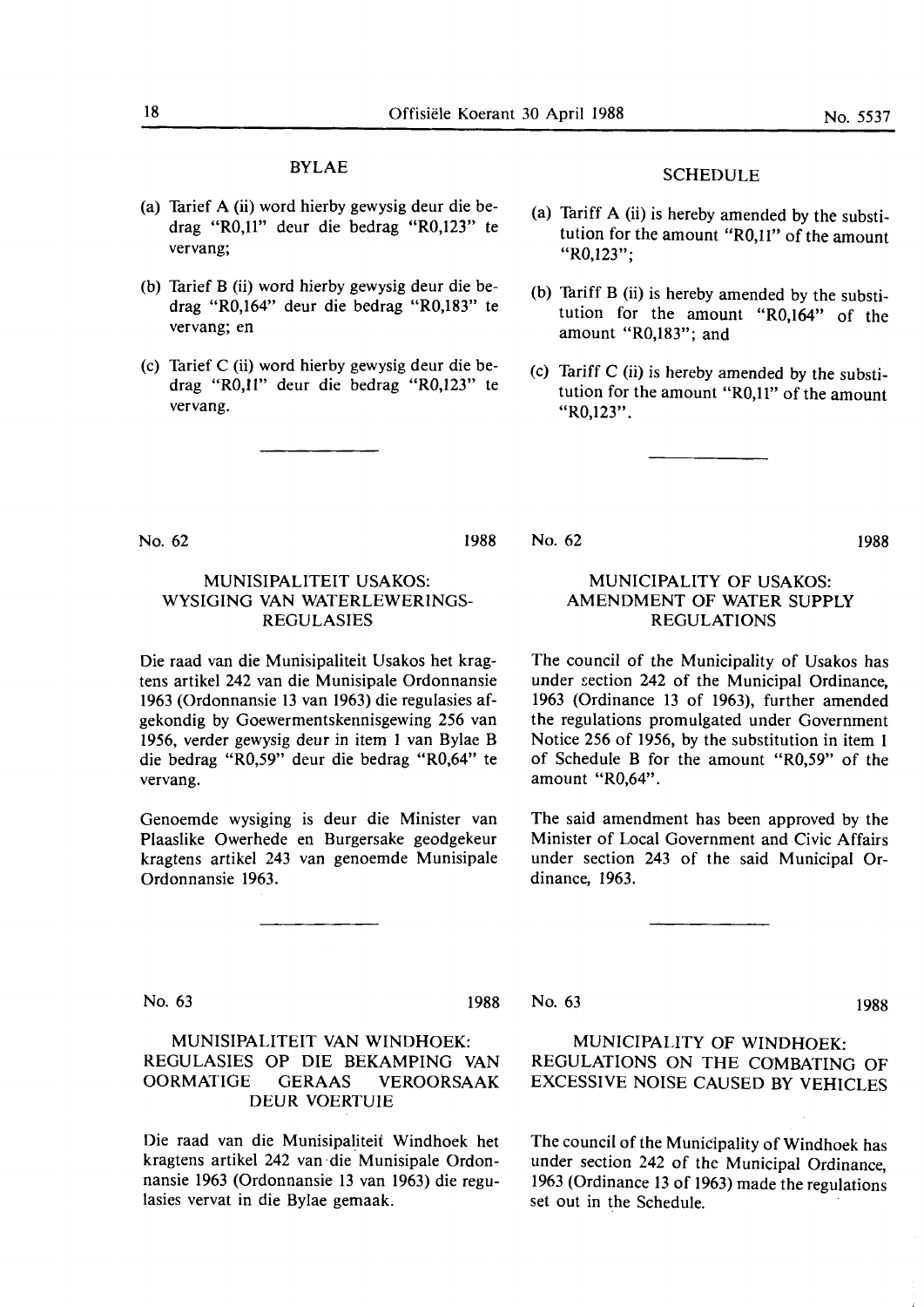Genoemde regulasies is deur die Minister van Plaaslike Owerhede en Burgersake goedgekeur kragtens artikel 243 van genoemde Munisipale Ordonnansie 1963.

### BYLAE

### WOORDOMSKRYWINGS

1. In hierdie regulasies, beteken -

"Gebruikskode SABS 0181-1981" die gebruikskode vir die meting van geraas uitgestraal deur stilstaande padvoertuie wat op 19 Augustus 1981 deur die Raad van die Suid-Afrikaanse Buro vir Standaarde goedgekeur is en uitgegee is as "gebruikskode SABS 0181-1981".

2. Niemand mag binne die munisipale gebied van Windhoek 'n voertuig gebruik of die masjien daarvan aan die gang sit indien die masjien van sodanige voertuig 'n oormatige geraas veroorsaak nie.

3. By die toepassing van regulasie 2 word die masjien van 'n voertuig geag 'n oormatige geraas te veroorsaak indien -

- (a) waar die aangeslane klankpeil van die voertuig saam met die enjinrotasiefrekwensie S op die dataplaat van die voertuig aangedui word, dit die klankpeil aldus aangedui met meer as 5dB(A) oorskry; en
- (b) waar die in paragraaf (a) bedoelde gegewens nie op die dataplaat van die voertuig aangegee word nie, of om enige rede nie van die dataplaat vasgestel kan word nie, dit die volgende klankpeil oorskry, welke ookal van toepassing is:
	- (i) twee- of driewielvoertuie 95dB(A)
	- (ii) voertuie met vier of meer wiele en met vonkontsteking wat vir die vervoer van passasiers of goedere gebruik word. 99dB(A)
	- (iii) voertuie met dieselenjins 109dB(A)

The said regulations have been approved by the Minister of Local Government and Civic Affairs under section 243 of the said Municipal Ordinance, 1963.

### SCHEDULE

### DEFINITIONS

1. In these regulations -

"Code of Practice SABS 0181-1981" means the code of practice for the measurement of noise emitted by stationary road vehicles, / SABS 0181-1981 /, approved by the Council of the South African Bureau of Standards on 19 August 1981 and issued as Code of Practice **SABS 0181-1981.** 

2. No person shall within the municipal area of Windhoek use any vehicle or start the engine thereof if the engine of such vehicle causes an excessive noise.

3. For the purpose of regulation 2 the engine of a vehicle shall be deemed to cause an excessive noise if -

- (a) where the rated sound level of the vehicle is indicated on the data plate of the vehicle in conjunction with the rotational frequency of the engine S, it exceeds the rated sound level so indicated by more than 5dB(A); and
- (b) where the information referred to in paragraph (a) is not indicated on the data plate of the vehicle or for any reason cannot be established from the data plate of the vehicle, it exceeds the following sound level, whichever may apply -
	- (i) two or three-wheeled vehicles95dB(A)
	- (ii) vehicles with four or more wheels used for the carriage of passengers or goods and having spark ignition 99dB(A)
	- (iii) vehicles with diesel engines  $109dB(A)$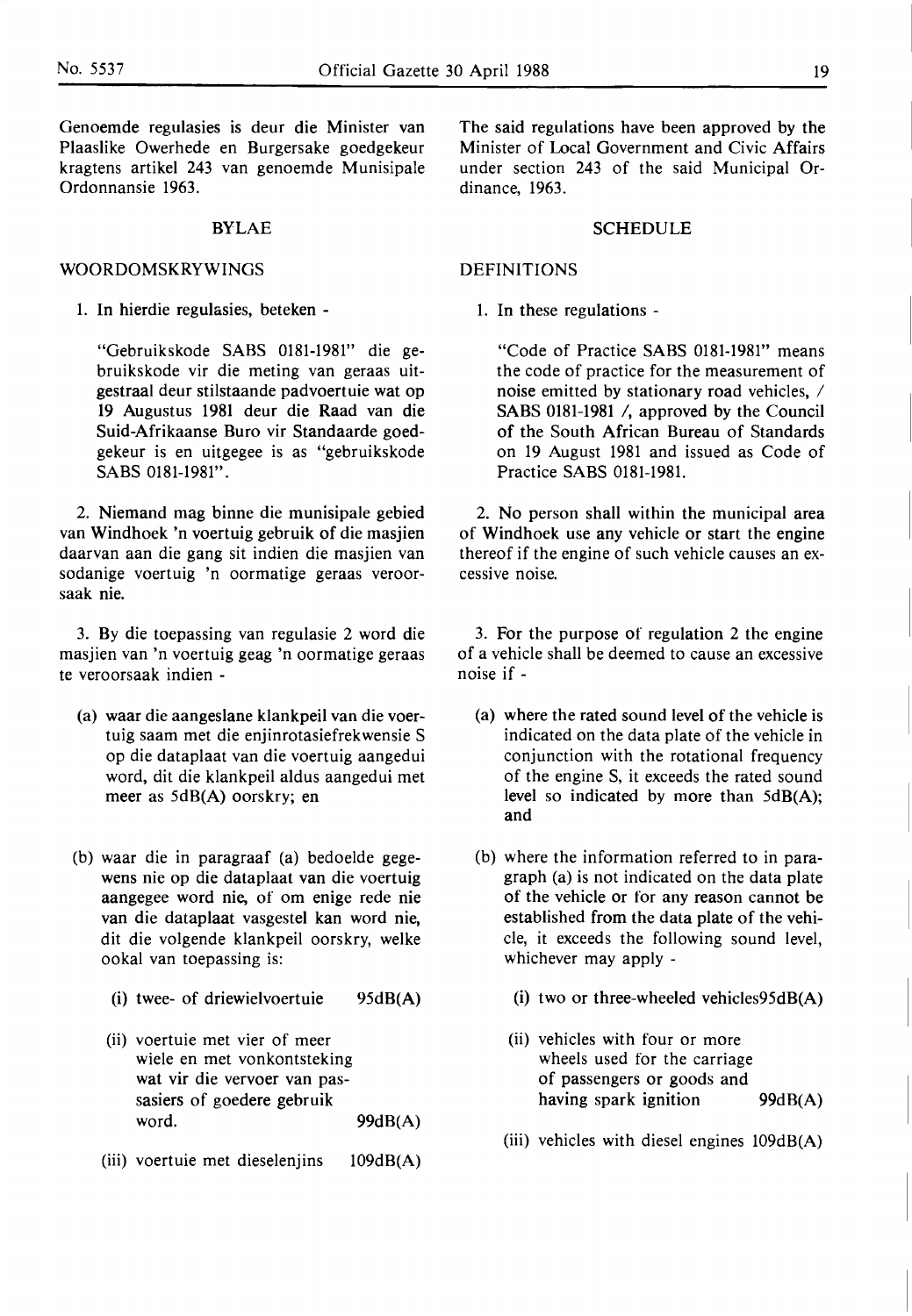- 4. (a) Wanneer dit ookal vir die doeleindes van hierdie regulasies nodig is om te bepaal of die masjien van 'n voertuig 'n oormatige geraas veroorsaak, word die geraas van sodanige voertuig se masjien gemeet ooreenkomstig die toetsmetode uiteengesit in Gebruikskode SABS 0181-1981,
	- (b) Gebruikskode SABS 0181-1981, uitgesonderd Aanhangsel B daarvan, word hierby van toepassing gemaak asof die bepalings daarvan in hierdie regulasies vervat is en enige woord of uitdrukking wat in hierdie regulasies voorkom en waaraan daar in genoemde Gebruikskode 'n betekenis gegee word, bet in bierdie regulasie 'n ooreenstemmende betekenis.
	- (c) Gebruikskode SABS 0181-1981 is gedurende gewone kantoorure by die kantoor van die Hoofverkeersbeampte, Munisipaliteit Windhoek, kosteloos ter insae beskikbaar.

5. Op 'n aanklag ingevolge regulasie 2 is dit geen verweer nie dat die oormatige geraas veroorsaak deur die masjien van 'n voertuig die gevolg is van 'n defek, insluitende 'n defek van ontwerp of bou, aan die voertuig of enige onderdeel daarvan, tensy die beskuldigde tot bevrediging van die hof bewys dat sodanige defek toe te skryf is aan die een of ander tydelike of toevallige oorsaak wat nie deur die uitoefening van redelike voorsorg verhoed kon word nie.

6. 'n Verkeersbeampte of 'n inspekteur van lisensies aangestel kragtens 3(l)(b) van die Ordonnansie op Padverkeer 1967 (Ordonnansie 30 van 1967), 'n polisiebeampte of 'n beampte bedoel in artikel 3(4) van genoemde Ordonnansie en aan wie kragtens daardie artikel opdrag te dien effekte gegee is, kan, indien hy van mening is dat die masjien van 'n voertuig 'n oormatige geraas veroorsaak -

(a) eis dat die bestuurder van sodanige voertuig horn met die voertuig vergesel na 'n plek waar die voertuig ooreenkomstig die bepalings van Gebruikskode 0181-1981 ondersoek of getoets kan word, of by skriftelike kennisgewing die eienaar of persoon in

- 4. (a) Whenever it is necessary for the purposes of these regulations to determine whether so or not the engine of any vehicle causes an excessive noise, the sound level of such vehicle shall be measured in accordance with the test method set out in Code of Practice SABS 0181-1981.
	- (b) Code of Practice SABS 0181-1981, excluding Annexure B thereof, is hereby made applicable as if the provisons thereof were contained in these regulations and any word or expression contained in these regulations to which a meaning has been assigned in the said Code of Practice shall have a corresponding meaning in these regulations.
	- (c) Code of Practice 0181-1981 shall be open to inspection, free of charge, during normal office hours at the office of the Chief Traffic Officer, Municipality of Windhoek.

5. It shall be no defence to any charge in terms of regulation 2 that the excessive noise caused by the engine of a vehicle is the result of a defect, including a defect of design or construction, in the vehicle or any part thereof, unless the accused proves to the satisfaction of the court that such defect is attributable to some temporary or accidental cause which could not have been prevented by the exercise of reasonable care.

6. Any traffic officer or an inspector of licenses appointed under section 3(l)(b) of the Road Traffic Ordinance, 1967 (Ordinance 30 of 1967), a police officer or an officer referred to in section 3(4) of the said Ordinance and to whom instructions to that effect have been given under that section, may for the purposes of these regulations -

(a) require the driver of any vehicle to accompany him with such vehicle to a place where the vehicle can be examined or tested in accordance with the provisions of Code of Practice SABS 0181-1981, or by notice in writing direct the owner or person in